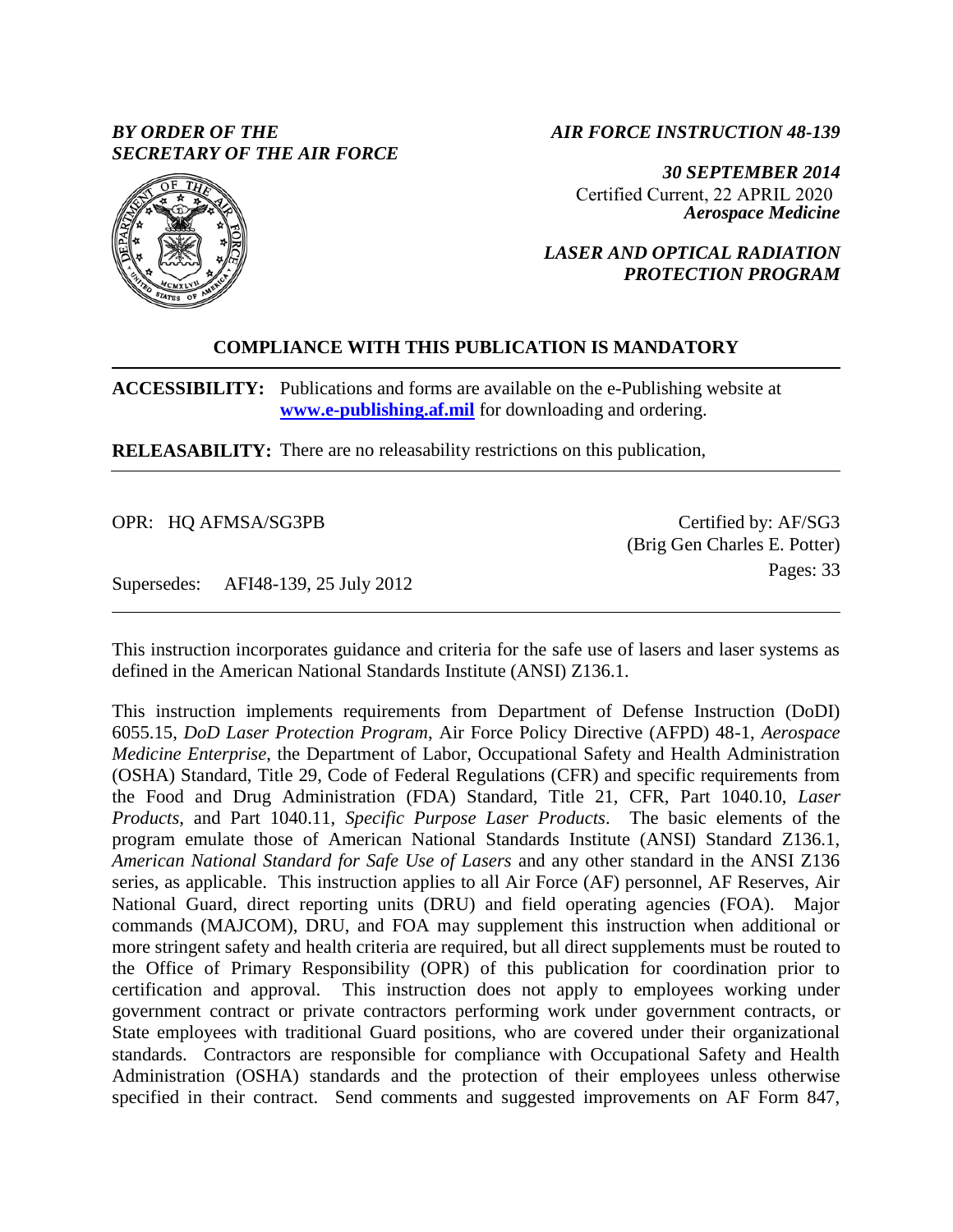*Recommendation for Change of Publication*, through channels, to Surgeon General of the AF, AF Medical Support Agency, Bioenvironmental Engineering Division (AFMSA/SG3PB), 7700 Arlington Blvd Ste 5151, Falls Church, VA 22042-5151. Requests for waivers must be submitted through the chain of command to the appropriate Tier waiver approval authority. The authorities to waive wing/unit level requirements in this publication are identified with a Tier ("T-0, T-1, T-2, T-3") number following the compliance statement. See AFI 33-360, *Publications and Forms Management*, for a description of the authorities associated with the Tier numbers. Submit requests for waivers through the chain of command to the appropriate Tier waiver approval authority, or alternately, to the Publication OPR for non-tiered compliance items. This publication requires the collection and or maintenance of information protected by the Privacy Act (PA) of 1974. Forms affected by the Privacy Act have the appropriate Privacy Act statement. The authority to collect and/or maintain the records prescribed in this publication is Executive Order 12196, *Occupational Safety and Health Programs for Federal Employees*, February 26, 1980. Forms affected by the PA have an appropriate PA statement. System of records notice F044 AF SGE Medical Record System applies. This is authorized by 10 U.S.C., Chapter 55, Medical and Dental Care, 10 U.S.C., Sec 8013, Power and Duties of the Secretary of the AF, and Executive Order 9397. Ensure all records created as a result of processes prescribed in this publication are maintained in accordance with (IAW) Air Force Manual (AFMAN) 33- 363, *Management of Records*, and disposed of IAW Air Force Records Disposition Schedule (RDS) maintained in the Air Force Records Information Management System (AFRIMS) located from the portal at **[https://www.my.af.mil//gss-af61a/afrims/afrims/](https://www.my.af.mil/gss-af61a/afrims/afrims)**. Field activities must send implementing publications to the higher headquarters functional OPR for review and coordination before publishing. The use of the name or mark of any specific manufacturer, commercial product, commodity, or service in this publication does not imply endorsement by the Air Force.

### *SUMMARY OF CHANGES*

This document is substantially revised and must be completely reviewed. Tiers have been added to wing-level and below directives and are designated with a "(T-x)", where x ranges from 0 to 3 to indicate waiver authority. This tiering results from changes to the inspection process outlined in AFI 90-201, *The Air Force Inspection System*. Refer to AFI 90-201 for details.

| 1.1.          |                                                                                     | 5                                                                                |
|---------------|-------------------------------------------------------------------------------------|----------------------------------------------------------------------------------|
| Table $1.1$ . |                                                                                     | 5                                                                                |
| 1.2.          |                                                                                     | 6                                                                                |
|               |                                                                                     | 8                                                                                |
| 2.1.          | Assistant Secretary of the Air Force for Installations $\&$ Environment (SAF/IE). . | 8                                                                                |
| 2.2.          |                                                                                     | 8                                                                                |
| 2.3.          | Deputy Assistant Secretary of the Air Force, Environment, Safety, and               | 8                                                                                |
|               |                                                                                     | <b>Chapter 1-PROGRAM OVERVIEW</b><br><b>Chapter 2-ROLES AND RESPONSIBILITIES</b> |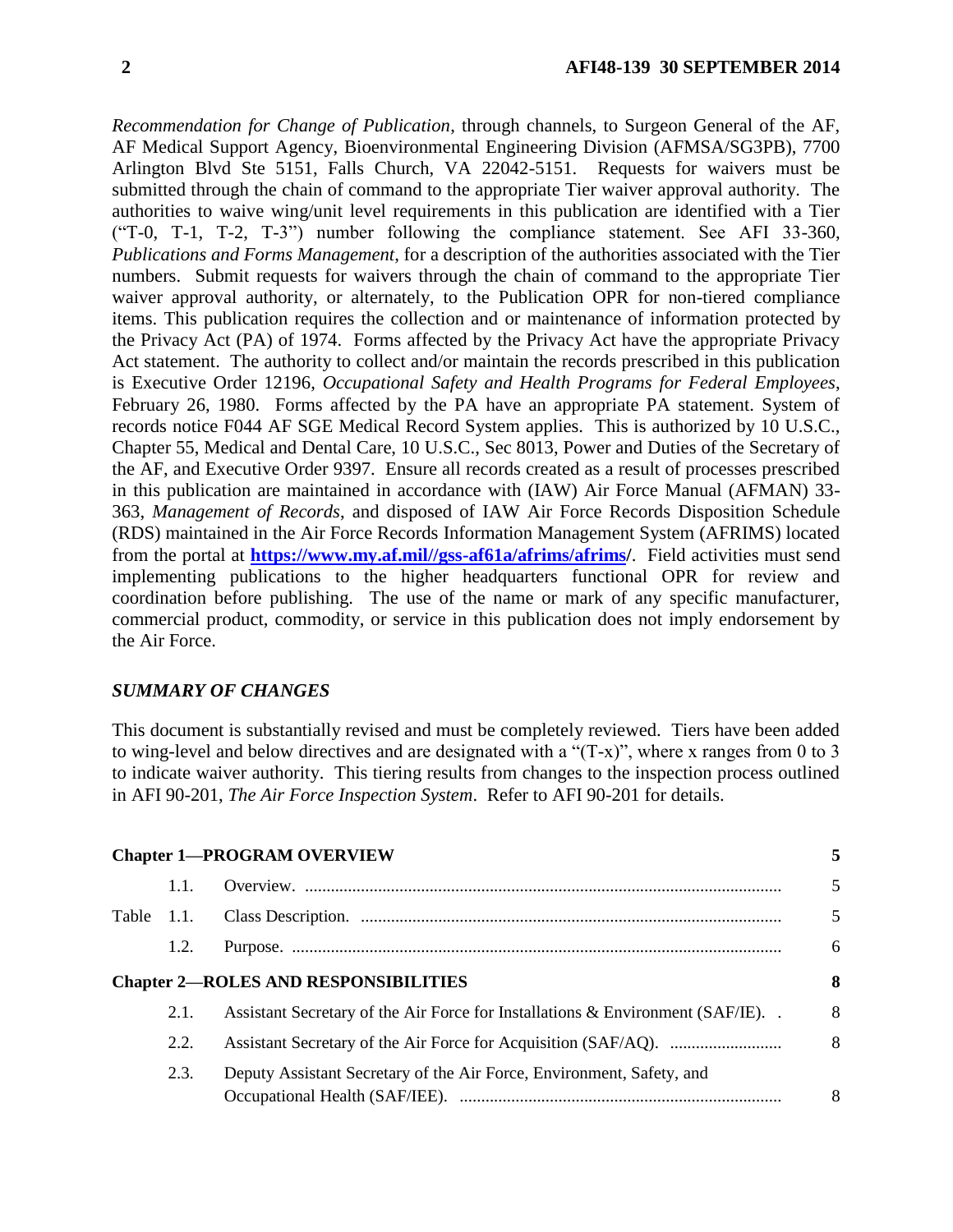# **AFI48-139 30 SEPTEMBER 2014** 3

| 2.4.  |                                                                          |
|-------|--------------------------------------------------------------------------|
| 2.5.  | Air Force Medical Support Agency, Bioenvironmental Engineering Division  |
| 2.6.  |                                                                          |
| 2.7.  |                                                                          |
| 2.8.  | HQ Air Force International and Operations Law Directorate (HQ AF/JAO).   |
| 2.9.  |                                                                          |
| 2.10. | Air Force Civil Engineer Center, Fire Emergency Services (AFCEC/CXF).    |
| 2.11. |                                                                          |
| 2.12. |                                                                          |
| 2.13. |                                                                          |
| 2.14. |                                                                          |
| 2.15. |                                                                          |
| 2.16. |                                                                          |
| 2.17. |                                                                          |
| 2.18. |                                                                          |
| 2.19. |                                                                          |
| 2.20. |                                                                          |
| 2.21. |                                                                          |
| 2.22. |                                                                          |
| 2.23. |                                                                          |
| 2.24. |                                                                          |
| 2.25. |                                                                          |
|       | <b>Chapter 3-INSTALLATION PROGRAM</b>                                    |
| 3.1.  |                                                                          |
| 3.2.  |                                                                          |
| 3.3.  |                                                                          |
| 3.4.  |                                                                          |
| 3.5.  | Medical Surveillance for Laser Users and Some Broadband Optical Sources. |
| 3.6.  |                                                                          |
| 3.7.  |                                                                          |
| 3.8.  |                                                                          |
| 3.9.  |                                                                          |
|       |                                                                          |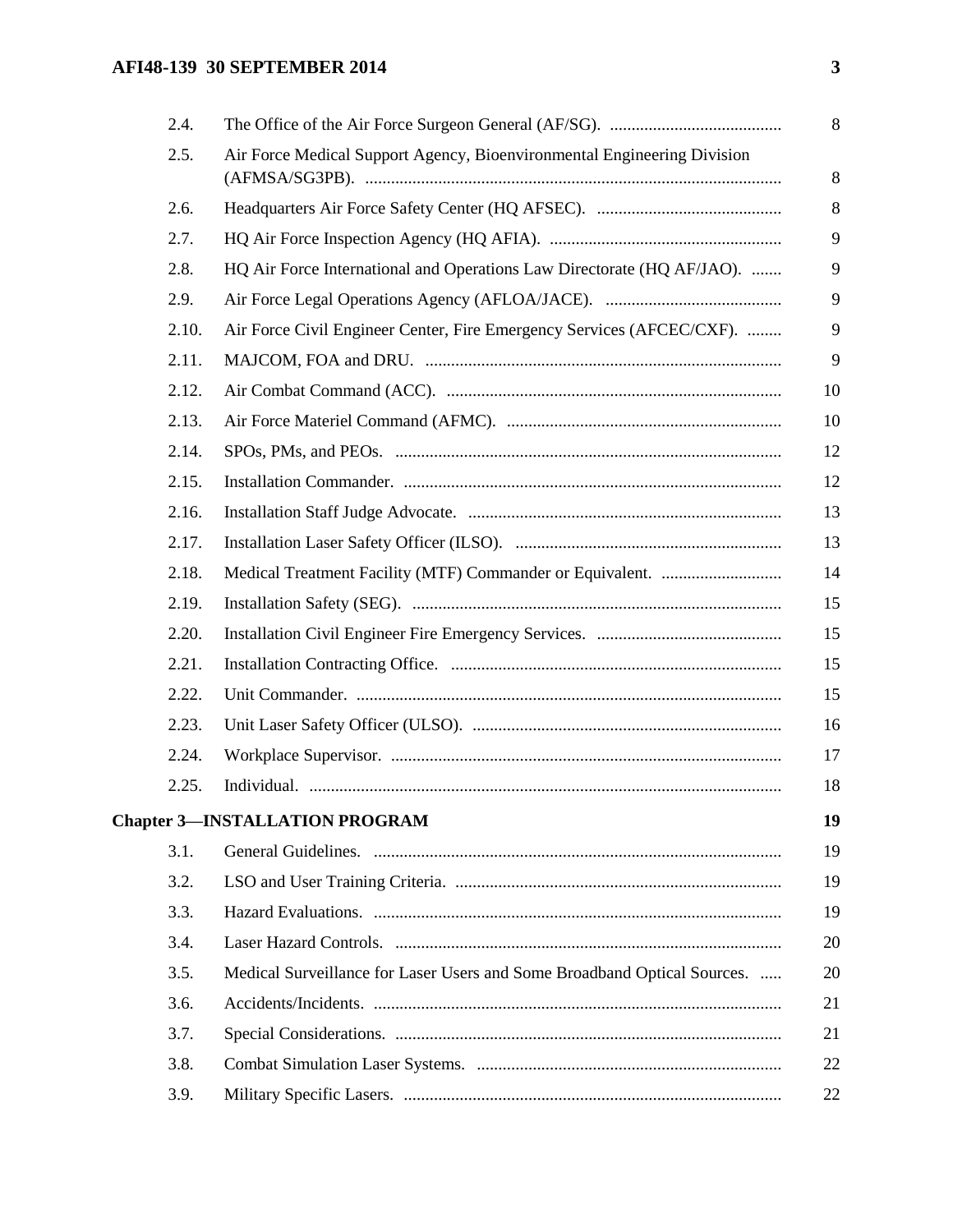|      | <b>Chapter 4-AIR FORCE APPROVAL OF LASERS AND LASER SYSTEMS</b>      | 23 |
|------|----------------------------------------------------------------------|----|
| 4.1. |                                                                      | 23 |
| 42   |                                                                      | 24 |
| 4.3. |                                                                      | 24 |
| 4.4. | Laser Temporary Approval for Emergency Operational Capability (EOC). | 25 |
|      | Attachment 1-GLOSSARY OF REFERENCES AND SUPPORTING INFORMATION       | 27 |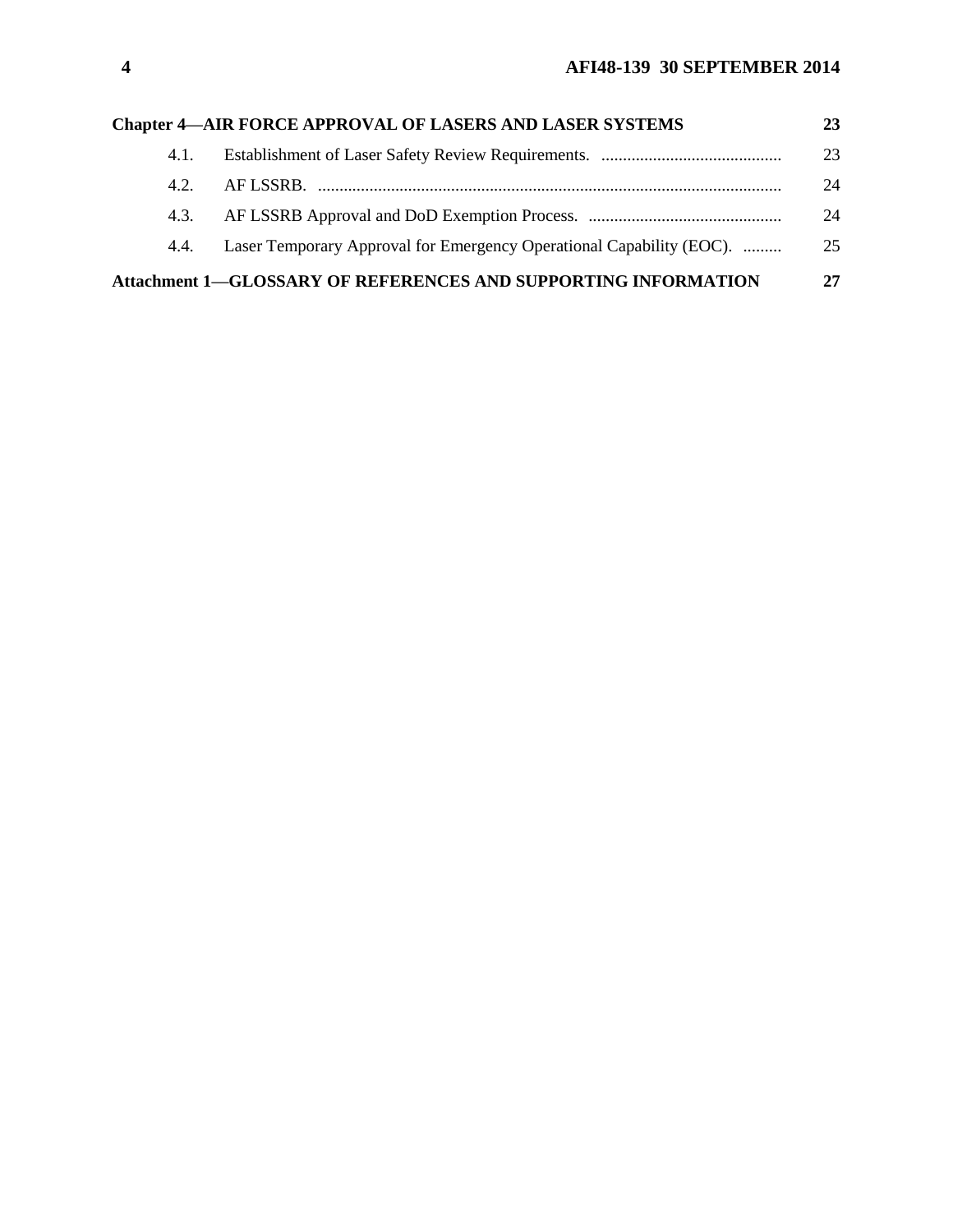#### **Chapter 1**

#### **PROGRAM OVERVIEW**

<span id="page-4-1"></span><span id="page-4-0"></span>**1.1. Overview.** This instruction incorporates guidance and criteria for the safe use of lasers and laser systems as defined in the American National Standards Institute (ANSI) Z136.1.

1.1.1. ANSI Z136.1 classifies lasers according to the type of hazards they present and according to the extent of safety controls required. Classes range from the least hazardous, Class 1, through the most hazardous, Class 4. For Class 1 and Class 2 lasers, the letter M after the number refers to viewing the laser with optical aids so that the laser is magnified. Class 3 is divided into subcategories of Class 3R and Class 3B. The older ANSI designation for Class 3 was Class 3A and Class 3B. ANSI changed Class 3A to Class 3R with the R designating reduced risk. For reference, **[Table 1.1](#page-4-2)** below provides a general, but not all encompassing, description of the classes. All mandatory requirements are in this AFI. For a non-mandatory guide describing best force health protection management practices and information when working with lasers and laser systems use refer to the PHA Guide found on the Knowledge Exchange (Kx) website.

| <b>Class</b>   | <b>Description</b>                                                                |
|----------------|-----------------------------------------------------------------------------------|
|                | Not recognized as hazardous                                                       |
| 1 <sub>M</sub> | Could be hazardous if viewed with optical aids (telescopes, binoculars or loupes) |
| $\overline{2}$ | Could be hazardous if viewed for $> 0.25$ seconds, on-axis                        |
| 2M             | Increased hazard if viewed with optical aids                                      |
| 3R             | Potential direct and diffuse hazard if eye focused                                |
| 3B             | Direct eye or skin exposure hazard                                                |
| $\overline{A}$ | Hazardous for direct or scattered exposure                                        |

<span id="page-4-2"></span>**Table 1.1. Class Description.**

<span id="page-4-3"></span>1.1.2. Military specific lasers that employ coherent radiation are lasers and laser systems used for combat, combat training, or classified in the interest of national security, and require AF Laser System Safety Review Board (LSSRB) approval prior to acquisition and/or employment. Examples include, but are not limited to: laser illuminators, designators, range finders, tactical pointers, tactical lasers, and lasers employed to augment explosive ordnance disposal. For lasers categorized as directed energy weapons (DEWs), AFI 91-401 shall be followed. The DoD, or its components, are authorized to exempt these lasers from portions or the entirety of Title 21, Code of Federal Regulations (CFR), Parts 1010 and/or 1040 IAW with FDA Exemption No. 76EL-01. Hereafter, FDA Exemption No. 76EL-01will be referred to as simply FDA Exemption. This exemption applies only to the laser procurement process but not to laser safety. (T-0)

1.1.3. FDA compliant lasers and laser systems are fully compliant with Title 21, CFR, Parts 1010 and/or 1040 and do not fall under any category defined as military specific lasers. Examples include medical, industrial, laboratory, and communication lasers and laser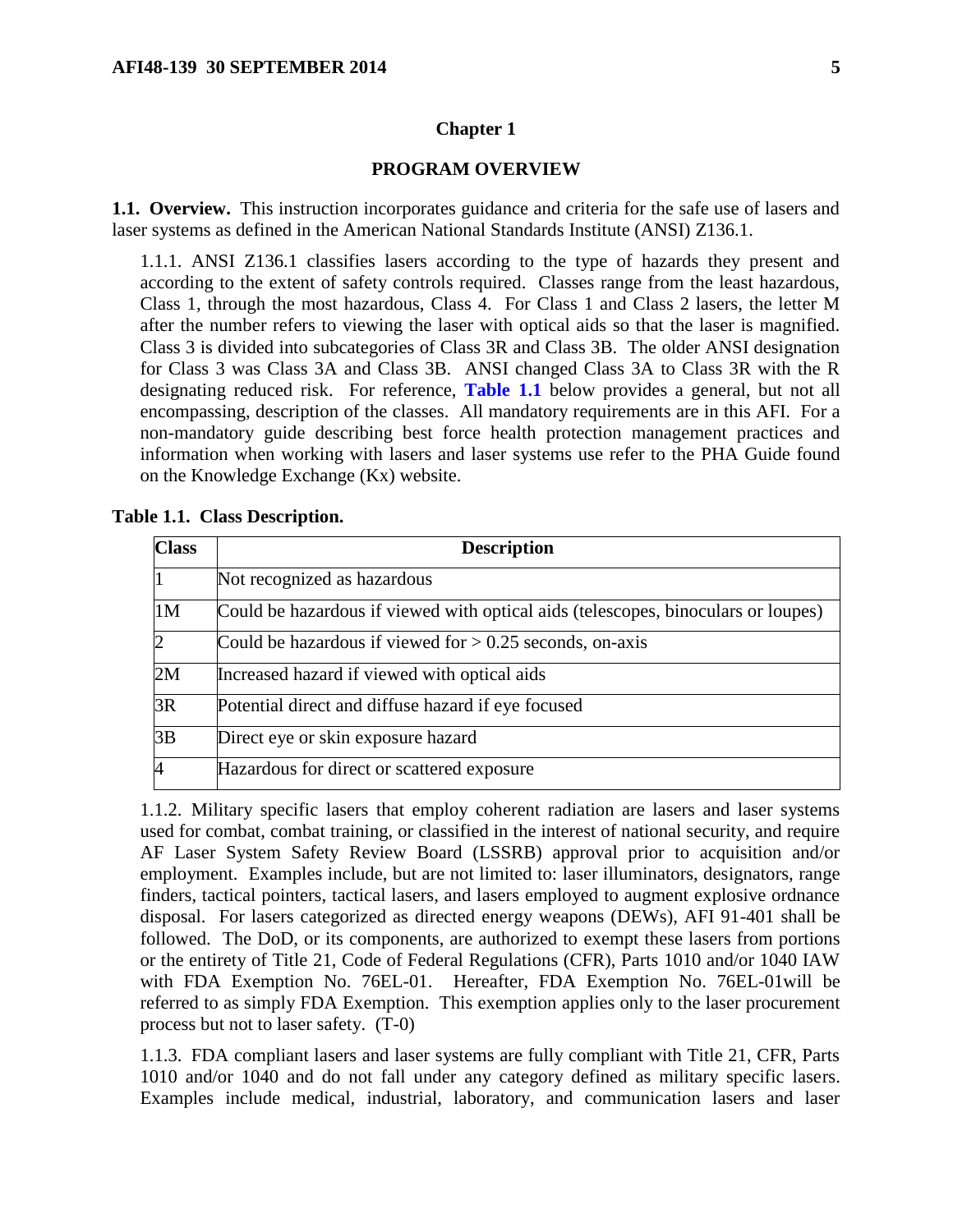systems. FDA Compliant Lasers must have a FDA accession number issued to the manufacturer by the FDA or at least have compliance paperwork on file with the FDA for verification.

1.1.4. For other optical radiation hazards, this instruction is based on the current Threshold Limit Values (TLVs®) for Physical Agents (Non-ionizing Radiation and Fields - Light and Near-Infrared Radiation and Ultraviolet Radiation) published by the American Conference of Governmental Industrial Hygienists (ACGIH®). Optical radiation hazards and controls for welding, cutting, and brazing are delineated in AFI 91-203, *Air Force Consolidated Occupational Safety Instruction*.

1.1.5. Optical radiation includes incoherent, multi-wavelength (non-laser) sources of radiation in ultraviolet (UV) (180-400 nm), visible (400-700 nm), and infrared (700 nm-1000 µm) wavelength regions. Examples of potentially hazardous broadband optical radiation sources include: intense radiant flashes and thermal energy from pyrotechnics or explosives, arcs, gas and vapor discharges, unshielded fluorescent or incandescent light sources, and UV exposures. Measurement equipment to assess these hazards, generally, is not available at base level; risk assessment and associated controls are typically based on manufacturer discussions and consultation with the USAF School of Aerospace Medicine (USAFSAM) Environmental, Safety, Occupational Health (ESOH) Service Center. To contact the ESOH Service Center, call (toll free) 1-888-232-ESOH (3764), 937-938-3764 or DSN 798-3764, or send emails to **[esoh.service.center@us.af.mil.](mailto:esoh.service.center@us.af.mil.)** 

1.1.6. This instruction prescribes the use of an AF approved Occupational and Environmental Health - Management Information System (OEH-MIS) to standardize and enhance data entry, management, and reporting. The Defense Occupational and Environmental Health Readiness System-Industrial Hygiene (DOEHRS-IH) is a DoD software program designed to provide a web-based information management system that will store and manage personal OEH exposure information and monitoring data, personal protective equipment (PPE) usage data, and employee health hazard education data.

<span id="page-5-0"></span>**1.2. Purpose.** The purpose of the laser and optical radiation protection program is to protect health and prevent injury that could have a debilitating effect on human performance. The program is designed to define and mitigate laser related risks. This program is a key component of the AF ESOH management system as directed in Air Force Policy Directive (AFPD) 90-8, *Environment, Safety, and Occupational Health*. Effective identification and control of laser and other optical radiation hazards is a force multiplier. Supervisors and commanders must: (T-0)

1.2.1. Implement controls to mitigate risks for identified laser and other optical radiation hazards to an acceptable level;

1.2.2. Ensure risk mitigation will be effected through engineering controls first. If research efforts show that engineering controls are not feasible then administrative controls can be considered, with SQ/CC, or higher, approval;

1.2.3. Individual Protective Equipment (IPE) or PPE shall be considered a last resort for controlling a hazard. If engineering or administrative controls are not feasible, then the appropriate IPE/PPE must be made available and used to:

1.2.3.1. Enhance workforce and mission capability;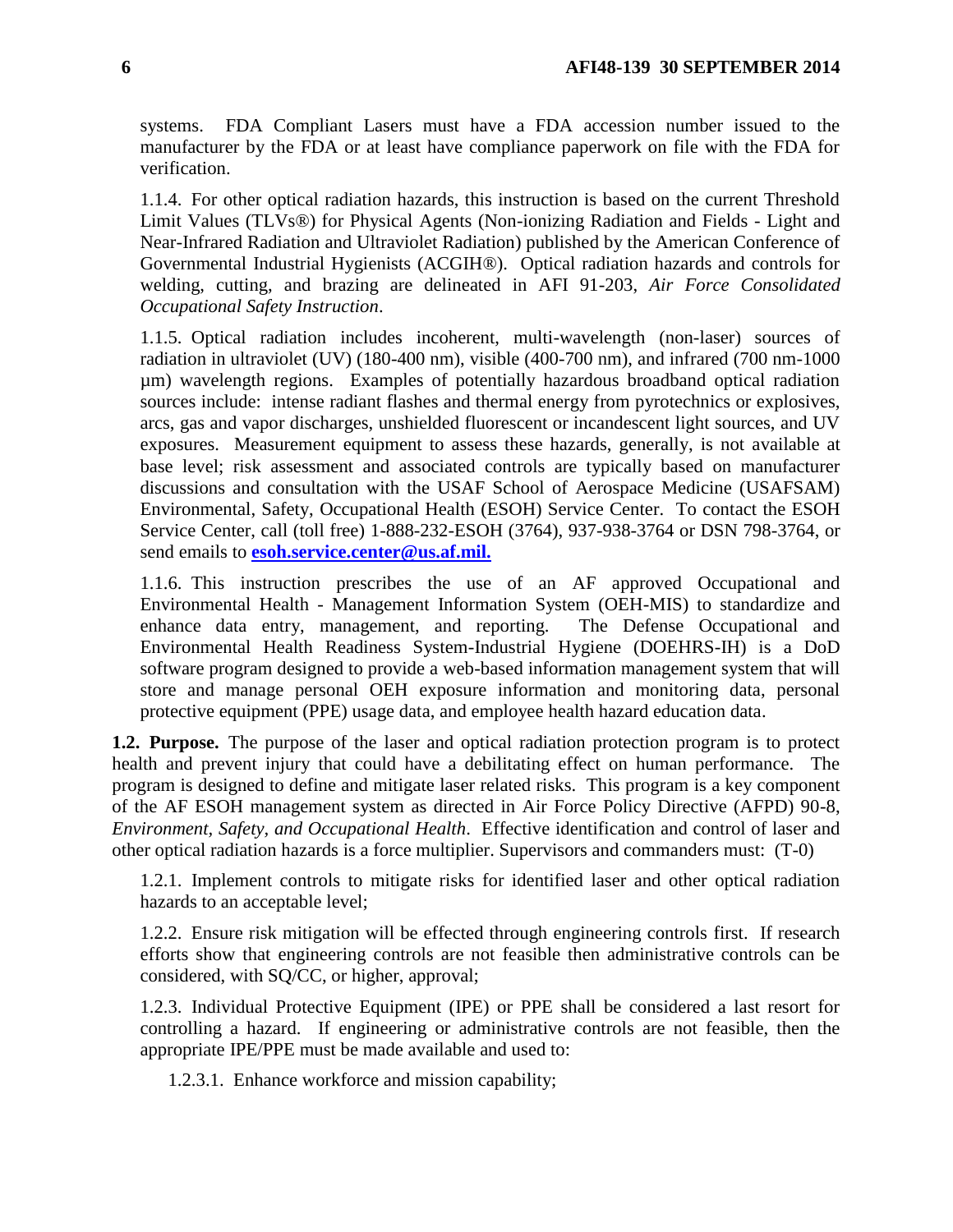# **AFI48-139 30 SEPTEMBER 2014** 7

1.2.3.2. Reduce harmful laser and other optical radiation impacts from AF operations.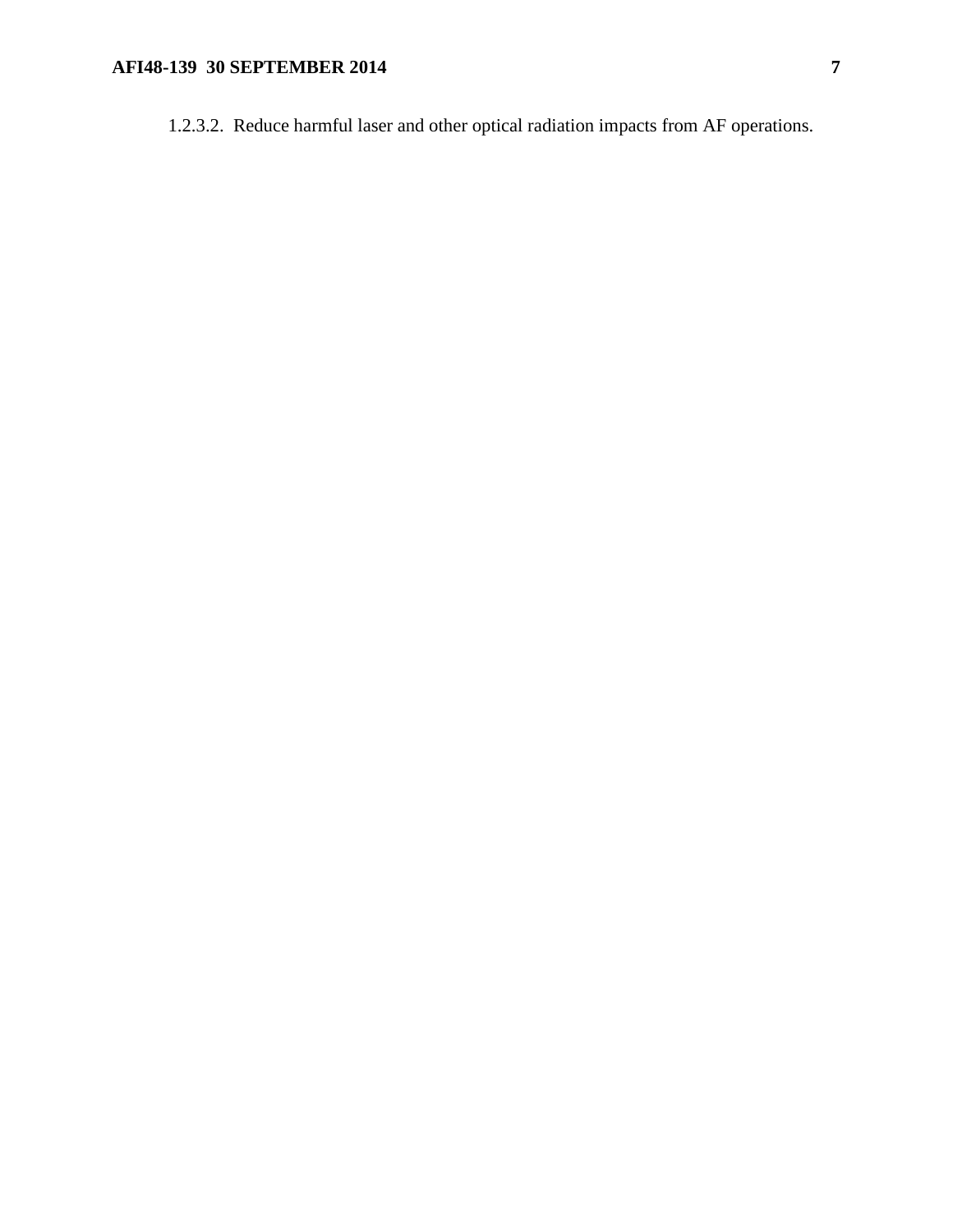### **Chapter 2**

# **ROLES AND RESPONSIBILITIES**

### <span id="page-7-1"></span><span id="page-7-0"></span>**2.1. Assistant Secretary of the Air Force for Installations & Environment (SAF/IE).**

2.1.1. Delegates the responsibility to implement DoDI 6055.15 to USAFSAM to establish, administer, and maintain the Tri-Service Laser Injury Hotline (1-800-473-3549) to provide a reporting function for laser and optical radiation accidents and incidents, as well as coordinate immediate expert medical advice in the event of an injury or suspected injury to DoD personnel from lasers*.*

### <span id="page-7-2"></span>**2.2. Assistant Secretary of the Air Force for Acquisition (SAF/AQ).**

2.2.2.1. Ensures Program Managers (PMs) and Program Execution Officers (PEOs) address laser and other optical radiation health and safety early in development and throughout Integrated Life Cycle Management (ILCM). Further responsibilities of System Program Offices (SPOs), PMs and PEOs are outlined in **[paragraph 2.14](#page-11-0)**

2.2.2.2. Ensures AF acquisition programs incorporate requirements of federal regulations and this instruction into all stages of system procurement IAW Department of Defense Instruction (DoDI) 5000.1, *Operation of the Defense Acquisition System* (Supplemented by USD(AT&L) Safety Memo (21 Nov 06), Reducing Preventable Accidents). For military specific lasers, when full compliance with 21 CFR 1040.10 and 1040.11 is not operationally feasible, ensure manufacturers request DoD exemption notifications IAW FDA Exemption and DoDI 6055.15.

<span id="page-7-3"></span>**2.3. Deputy Assistant Secretary of the Air Force, Environment, Safety, and Occupational Health (SAF/IEE).** Approves and provides policy guidance to the AF Surgeon General's ESOH protection policy and guidance for lasers and optical radiation.

### <span id="page-7-4"></span>**2.4. The Office of the Air Force Surgeon General (AF/SG).**

2.4.1. Formulates, publishes, reviews, and executes plans, policies, programs, and budgets for medical support of the occupational and environmental health program.

2.4.2. Establishes AF policy for control of laser and other optical radiation health hazards.

2.4.3. Designates AF Medical Service voting members to the DoD Laser Systems Safety Working Group (LSSWG). The AF-represented voting members are currently AF/SG, 711 HPW and AFSEC.

2.4.4. Designates a voting member to the AF LSSRB from AFMSA/SG3PB to evaluate control measures and risks from military specific lasers seeking AF LSSRB approval for purchase/employment and/or DoD exemption notifications from 21 CFR 1040.10 and 1040.11.

<span id="page-7-5"></span>**2.5. Air Force Medical Support Agency, Bioenvironmental Engineering Division (AFMSA/SG3PB).** Proposes and interprets guidance and policy to ensure the effective implementation of the AF OEH protection program for lasers and other optical radiation systems and sources.

### <span id="page-7-6"></span>**2.6. Headquarters Air Force Safety Center (HQ AFSEC).**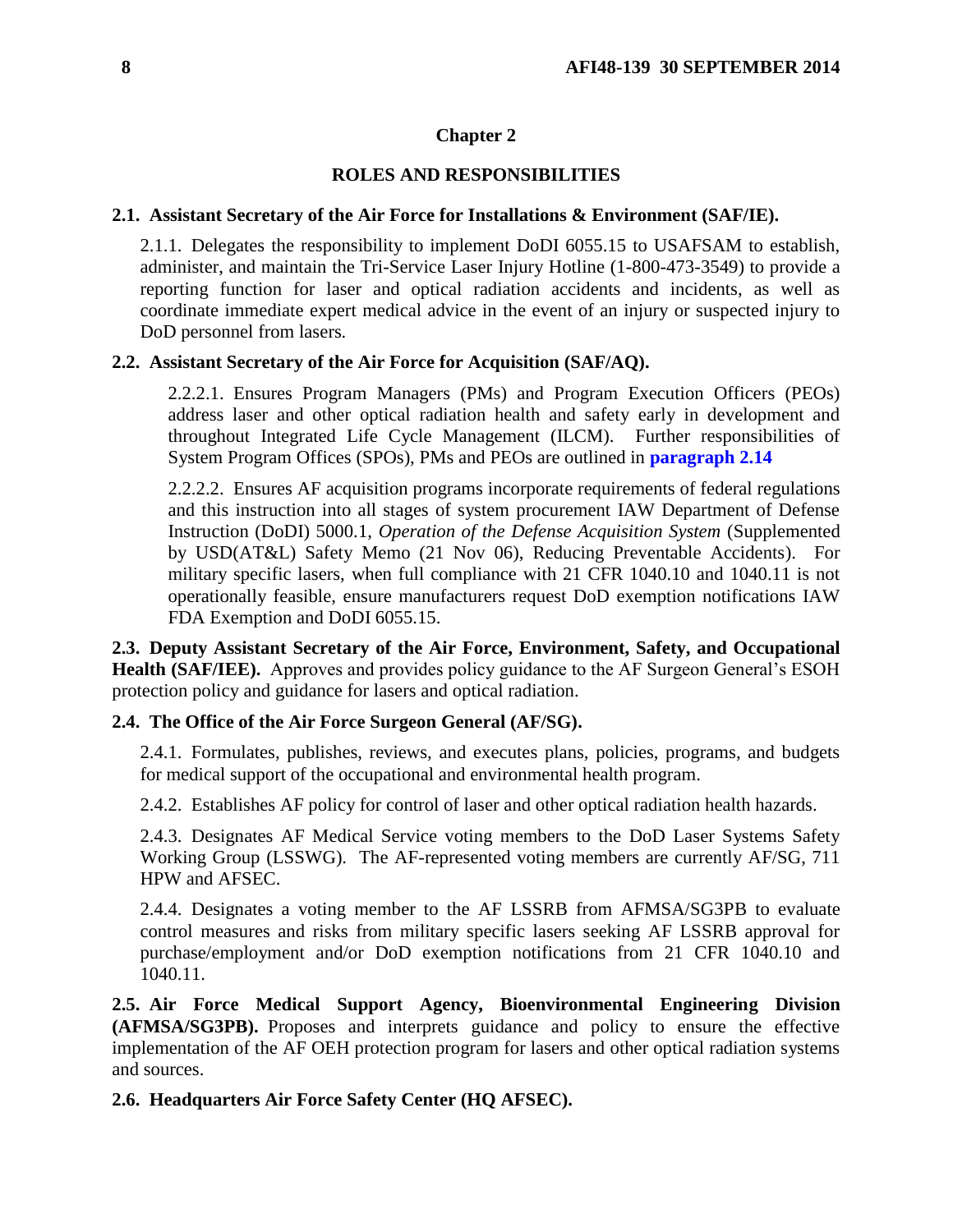2.6.1. Develops guidance for the AF Directed Energy Weapons safety program.

2.6.2. Implements safety standards for programs associated with potentially hazardous exposures related to lasers, laser systems, and other optical sources.

2.6.3. AFSEC Weapons Safety Division (HQ AFSEC/SEW).

2.6.3.1. Designates a voting member to the DoD LSSWG.

2.6.3.2. Chairs the AF LSSRB.

2.6.3.3. With coordination with the AF LSSRB, approves/disapproves new or modified military specific lasers reviewed by the AF LSSRB.

2.6.3.4. Issues DoD exemption notifications to manufacturers of military specific lasers that cannot meet the federal laser specification requirements in 21 CFR 1040.10 and 1040.11. Ensures DoD exemption notification requests are reviewed by the Air Force Legal Operations Agency (AFLOA/JACE).

2.6.3.5. Maintains a repository of all military specific lasers approved/disapproved for acquisition/fielding through the AF LSSRB.

2.6.3.6. Identifies and prioritizes systems requiring independent laser hazard evaluations and review by the AF LSSRB prior to acquisition/fielding.

<span id="page-8-0"></span>**2.7. HQ Air Force Inspection Agency (HQ AFIA).** Supplements MAJCOM medical inspectors with required specialties to MAJCOM IGs to support Unit Effectiveness Inspections (UEI) as needed.

<span id="page-8-1"></span>**2.8. HQ Air Force International and Operations Law Directorate (HQ AF/JAO).** Reviews submissions for LSSRB approval for the limited purpose of determining whether the proposed laser in question requires a weapon legal review in accordance with AFI 51-402, Legal Reviews of Weapons and Cyber Capabilities, to ensure compliance with the law of armed conflict.

<span id="page-8-2"></span>**2.9. Air Force Legal Operations Agency (AFLOA/JACE).** Reviews requests for DoD exemption notifications and provides recommendations to HQ AFSEC/SEW.

<span id="page-8-3"></span>**2.10. Air Force Civil Engineer Center, Fire Emergency Services (AFCEC/CXF).** Establishes criteria for fire protection and life safety in laser facilities and laser system support facilities.

### <span id="page-8-4"></span>**2.11. MAJCOM, FOA and DRU.**

2.11.1. Conducts inspection of lasers and other optical radiation systems as part of the Occupational Health Programs portion of the UEI. Coordinate with AFIA/SG, if necessary, to obtain required medical inspector specialties.

2.11.2. Ensures safety and health assessments are accomplished as necessary in support of the AF LSSRB. Implements programs to monitor laser safety compliance with this instruction and applicable federal regulations concerning the safe use of lasers and other optical radiation systems. (T-0)

2.11.3. Through coordination with acquisition personnel and HQ AFSEC/SEW, ensures military specific lasers have a written AF LSSRB approval prior to fielding. (T-0)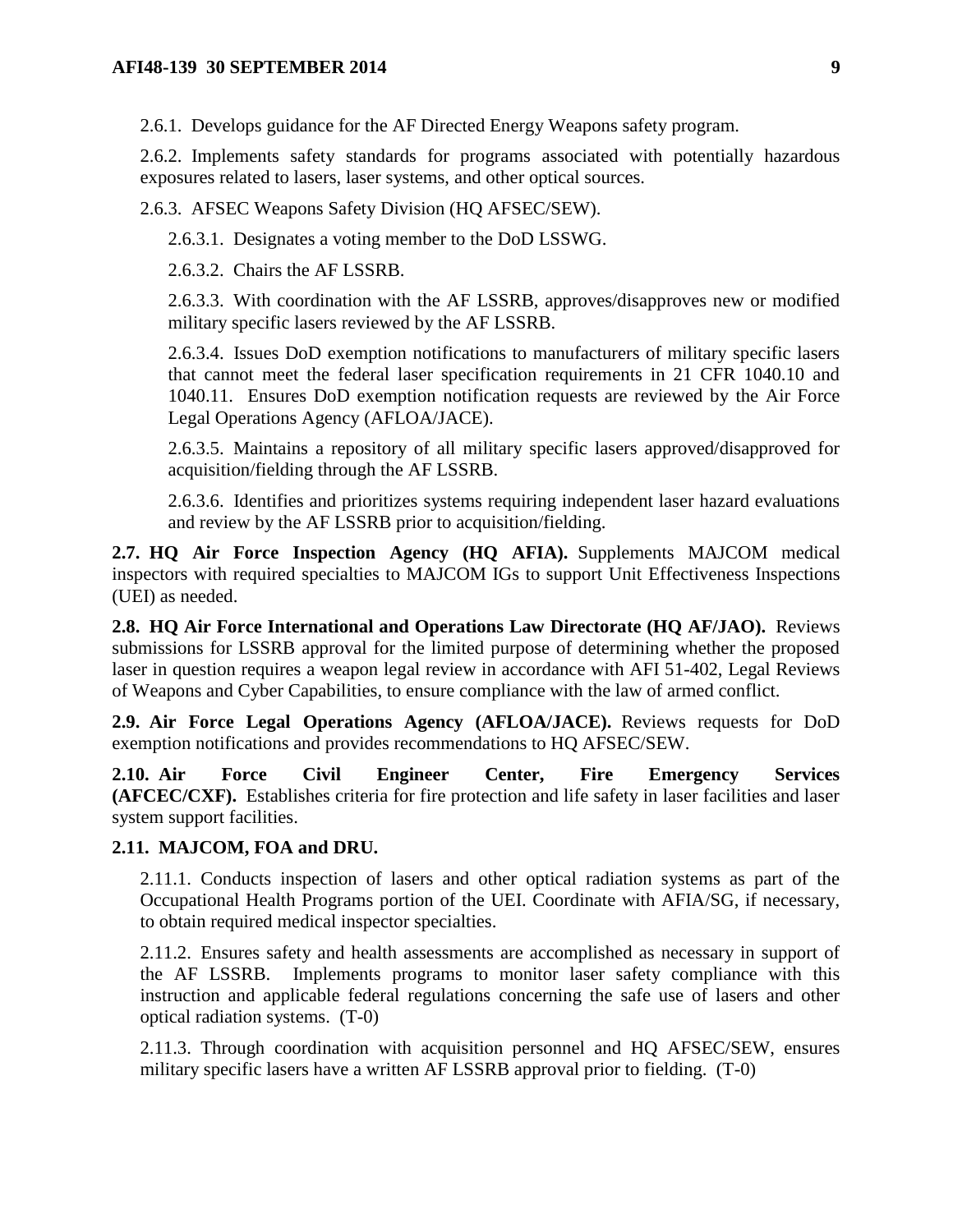<span id="page-9-0"></span>**2.12. Air Combat Command (ACC).** Through coordination with 77 AESG System Program Office (SPO), issues overall Safe-to-Fly approval of Laser Eye Protection (LEP) for aircrew.

### <span id="page-9-1"></span>**2.13. Air Force Materiel Command (AFMC).**

2.13.1. Plans, programs, and budgets for RDT&E related to AF lasers and laser systems, to include laser protective devices, laser technologies, and laser control measures based on priorities provided by AFMSA/SG3PB and HQ AFSEC/SEW.

2.13.2. Ensures a system safety program consistent with MIL-STD-882E, *Standard Practice for System Safety*, and AFI 91-202, *The US Air Force Mishap Prevention Program*, Chapter 9, *System Safety*, is established to support development or modification of systems including lasers and laser systems or other optical radiation sources. Initiates the system safety program as early as possible to ensure effective total life cycle risk. In consultation with HQ AFSEC/SEW, ensures contracts for operation, modification, and repair of laser systems incorporate safety controls IAW the ANSI Z136 Series and MIL-STD-1425A.

2.13.2.1. Establishes life-cycle controls on military specific lasers to comply with accountability and disposal requirements IAW FDA Laser Notice No. 52 and DoDI4160.21- M, Defense Material Disposition Manual. Ensures controls and warnings are in place to prevent sale, surplusing, or distribution of military specific lasers outside of DoD. Military specific lasers must be disposed of IAW DoDI 4160.21-M.

2.13.3. 711th Human Performance Wing.

2.13.3.1. Provides operational consultation services.

2.13.3.2. Designates a voting member to the DoD Laser Systems Safety Working Group (LSSWG).

2.13.3.3. 711<sup>th</sup> Human Performance Wing, Human Effectiveness Directorate, Directed Energy Bioeffects Division, Optical Radiation Branch (711 HPW/RHDO).

2.13.3.3.1. Conducts research on biological effects of lasers, broadband, and other forms optical radiation. Provides subject matter expertise for national and international standards-setting bodies such as ANSI, Institute of Electrical and Electronics Engineers (IEEE), International Commission on Non-Ionizing Radiation Protection (ICNIRP), and Standardization Agreement (STANAG). (T-1)

2.13.3.3.2. Evaluates and recommends LEP technologies for use against threats and hazardous lasers. Coordinates development and approval of LEP for transition to AF operational use, and provides guidance during Safe-to-Fly evaluation processes for aircrew LEP. (T-1)

2.13.3.3.3. Designates a voting member to the AF LSSRB to evaluate control measures and risks from military specific lasers seeking AF LSSRB approval for acquisition/fielding and/or DoD exemption notifications from 21 CFR 1040.10 and 1040.11. (T-0)

2.13.3.3.4. Maintains the capability to conduct independent laser hazard evaluations of laser and laser systems seeking AF LSSRB approval for acquisition/fielding and/or DoD exemption notifications from 21 CFR 1040.10 and 1040.11. Maintains a repository of hazard evaluations conducted for AF LSSRB approved/disapproved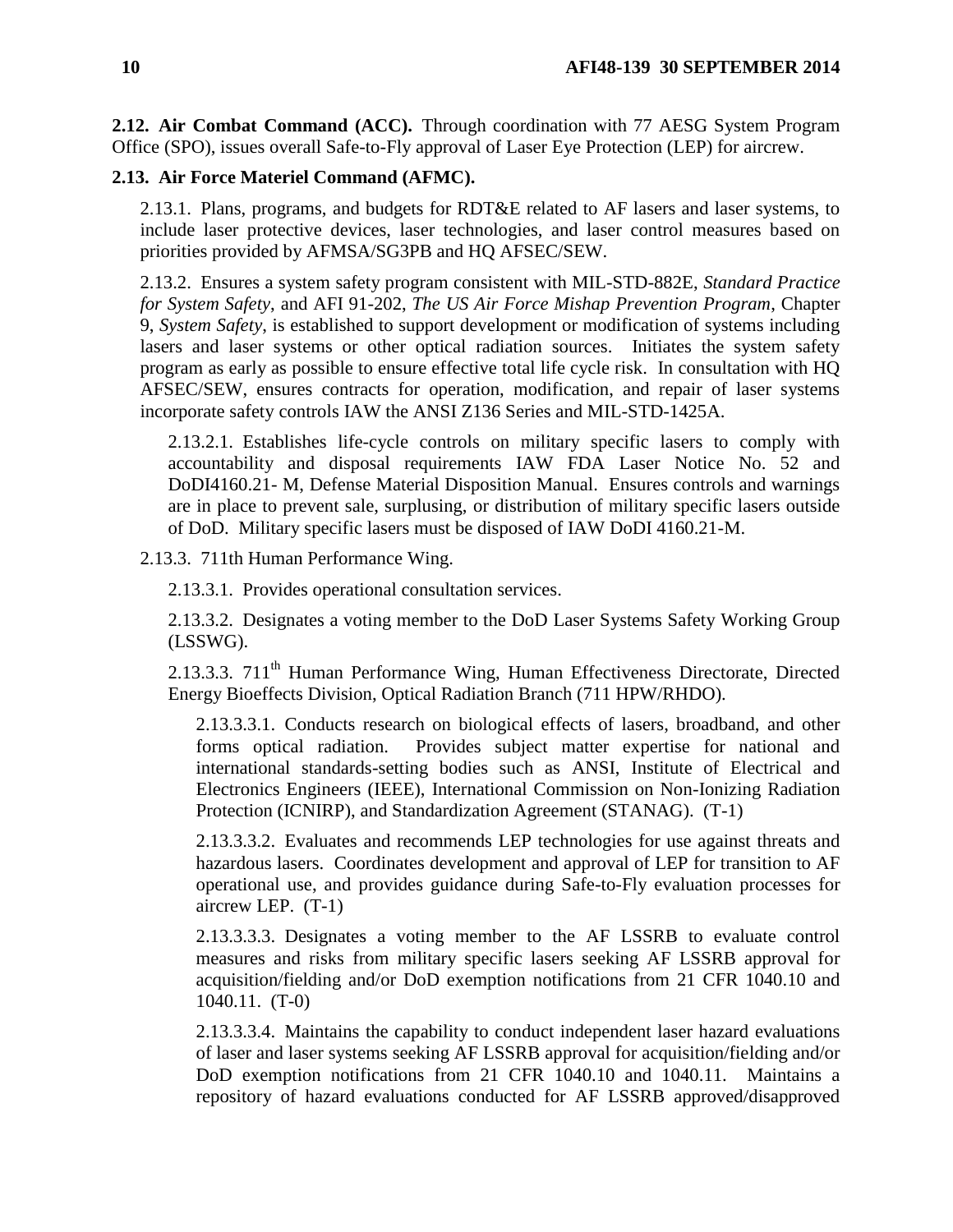lasers and laser systems. Provides evaluation information to USAFSAM Occupational/Environmental Health Division (USAFSAM/OE) for health risk assessment and accident/incident investigations and for distribution to laser safety officers. (T-1)

2.13.3.4. USAFSAM Occupational/Environmental Health Division (USAFSAM/OE).

2.13.3.4.1. Provides AF-wide consultation services on the adequacy of laser and other optical radiation protection devices, materials, hazard assessments, exposure control, medical surveillance, and control measures. (T-1)

2.13.3.4.2. Serves as AF/SG technical center for all issues concerning laser and other optical radiation health and safety. Coordinates with other services and agencies to evaluate, assess, and resolve laser safety issues. Publishes the *Bioenvironmental Engineers Guide for Lasers and Optical Radiation*. (T-2)

2.13.3.4.3. Designates a voting member to the AF LSSRB to evaluate control measures and risks from lasers and laser systems seeking AF LSSRB approval for acquisition/fielding and/or DoD exemption notifications from 21 CFR 1040.10 and 1040.11. (T-0)

2.13.3.4.4. Maintains the Tri-Service Laser Injury Hotline (1-800-473-3549) to coordinate investigating/reporting/documenting DoD accidents/incidents involving laser or laser systems with the DoD Laser Accident/Incident Response Group, as necessary, IAW DoDI 6055.15. (T-0)

2.13.3.4.5. Maintains the capability to perform exposure re-creations to evaluate suspected overexposures from lasers and other optical radiation sources. Forwards exposure investigation reports to the Army Institute of Public Health, Tri-Service Vision Conservation and Readiness Program (TVCRP) for addition to the DoD official repository. (T-0)

2.13.3.4.6. Maintains a repository on the hazard characteristics of military specific lasers, FDA-Compliant Lasers, laser radiation protective devices, and optical radiation sources used within the AF and makes this repository available to installation personnel. (T-0)

2.13.3.4.7. Develops formal training for AF personnel on laser and optical radiation safety through the USAFSAM Department of Bioenvironmental Engineering (USAFSAM/OED). (T-0)

2.13.3.5. USAFSAM, Aeromedical Consultation Service, Aerospace Medicine Consultation Division (USAFSAM/FEC).

2.13.3.5.1. Provides consultative examinations in ophthalmology and dermatology for AF personnel. All other consultations must have approval from the 711 HPW/CC.  $(T-1)$ 

2.13.3.5.2. Develops methods to evaluate injuries or suspected overexposures associated with lasers and optical radiation. (T-0)

2.13.3.5.3. Recommends medical surveillance requirements for active aircrew members, in addition to those stipulated in this AFI or the ANSI Z136 Series. (T-1)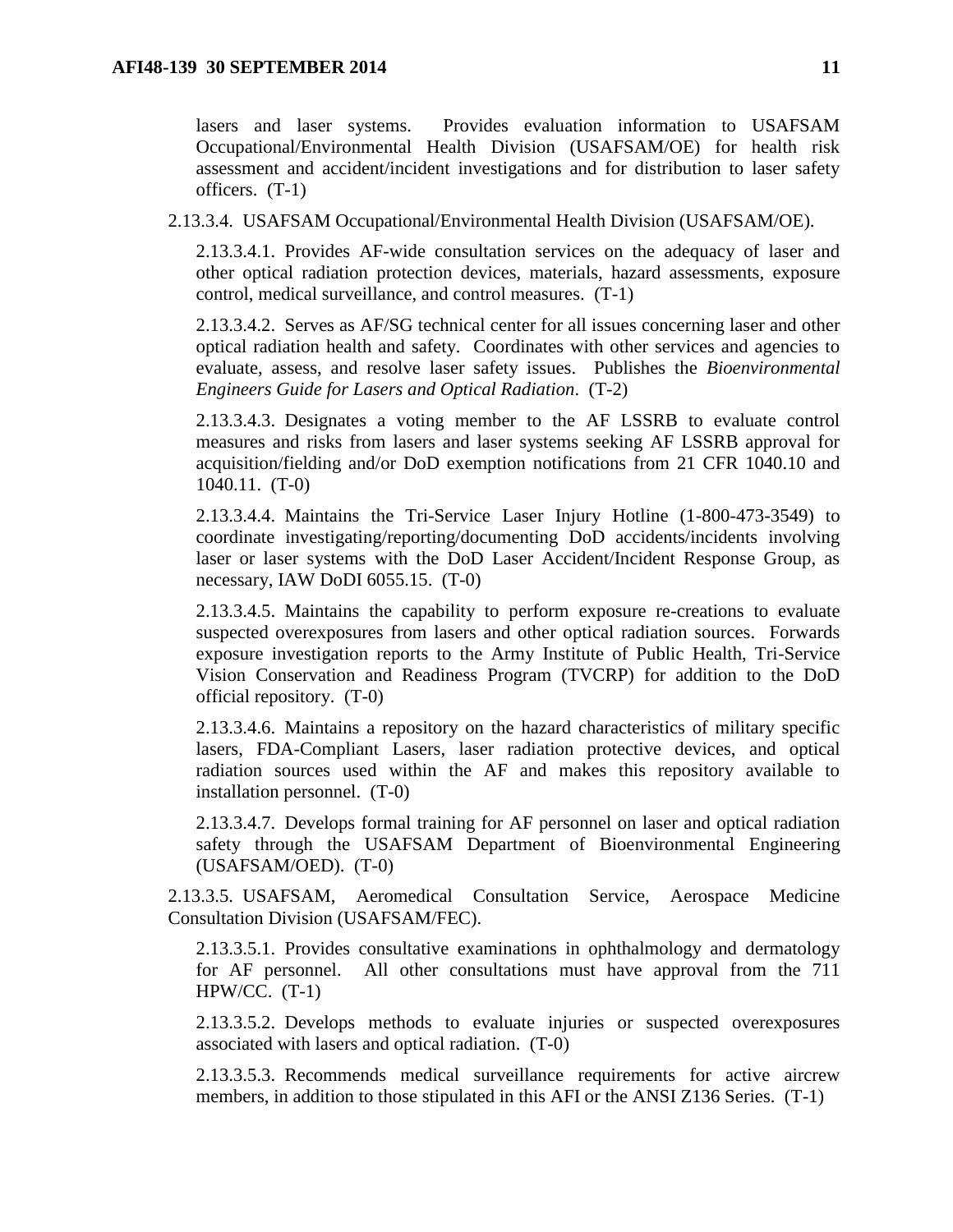2.13.4. 77th Aeronautical Systems Group (77 AESG/CC).

2.13.4.1. Conducts acquisition and sustainment of aircrew LEP. (T-1)

2.13.4.2. Assists 711 HPW/RHDO, test organizations, and MAJCOMs with assessments of LEP and other protective technologies/devices under development for aircrew. (T-1)

2.13.4.3. Manages the Safe-to-Fly health and safety approval processes for aircrew LEP throughout acquisition and fielding process. Safe-to-Fly recommendations are used by the MAJCOM, CCMD, ANG, FOA, or equivalent, to authorize fielding of aircrew LEP or developmental LEP used by aircrew. (T-1)

### <span id="page-11-0"></span>**2.14. SPOs, PMs, and PEOs.**

2.14.1. Coordinate projected laser and other optical radiation system acquisitions, performance specifications, and measurements with HQ AFSEC/SEW as early as practical in the procurement process. Notify HQ AFSEC/SEW if the system has a potential to be used by other services so measurements and evaluations can be jointly coordinated. Note: Most military specific lasers are likely to be used jointly.

2.14.2. Initiate the system safety program as early as possible in the development or modification cycle to ensure effective total life cycle risk and cost management.

2.14.3. Evaluate and recommend LEP and other protective technologies for complex lasers/laser systems technologies, i.e. for non-military or threatening lasers. Evaluations shall occur early within development of new systems to ensure safe operations of the systems.

2.14.4. Where full compliance with 21 CFR 1040.10 and 1040.11 conflicts with operational requirements, ensure manufacturers request DoD exemption notifications from the AF LSSRB IAW FDA Exemption No. 76EL-01 and DoDI 6055.15.

2.14.4.1. Coordinate through HQ AFSEC/SEW to have an independent evaluation conducted of any laser or optical radiation system seeking approval for acquisition/fielding from the AF LSSRB once the system is in final configuration and ready for fielding.

2.14.5. Include health and safety information, cautions, and warnings in Standard Operating Procedures (SOPs), Technical Orders (TOs), or equivalent.

### <span id="page-11-1"></span>**2.15. Installation Commander.**

2.15.1. Establishes policies, procedures, and/or instructions to implement this instruction at the installation level. (T-0)

2.15.2. Establishes an installation laser and optical radiation protection program that conforms to this instruction. (T-1)

2.15.3. Designates, in writing, a qualified Bioenvironmental Engineer (AF Specialty Code (AFSC): 43E3X) or equivalent civilian to serve as the Installation Laser Safety Officer (ILSO). If a qualified 43E3X or equivalent civilian is not assigned, a 7-level or higher Bioenvironmental Engineering Technician (AFSC: 4B0X1) may be designated to serve as the ILSO with approval from the Command Bioenvironmental Engineer. If the base wing is located on a non-AF led joint base, overall ILSO responsibilities would fall to the host unit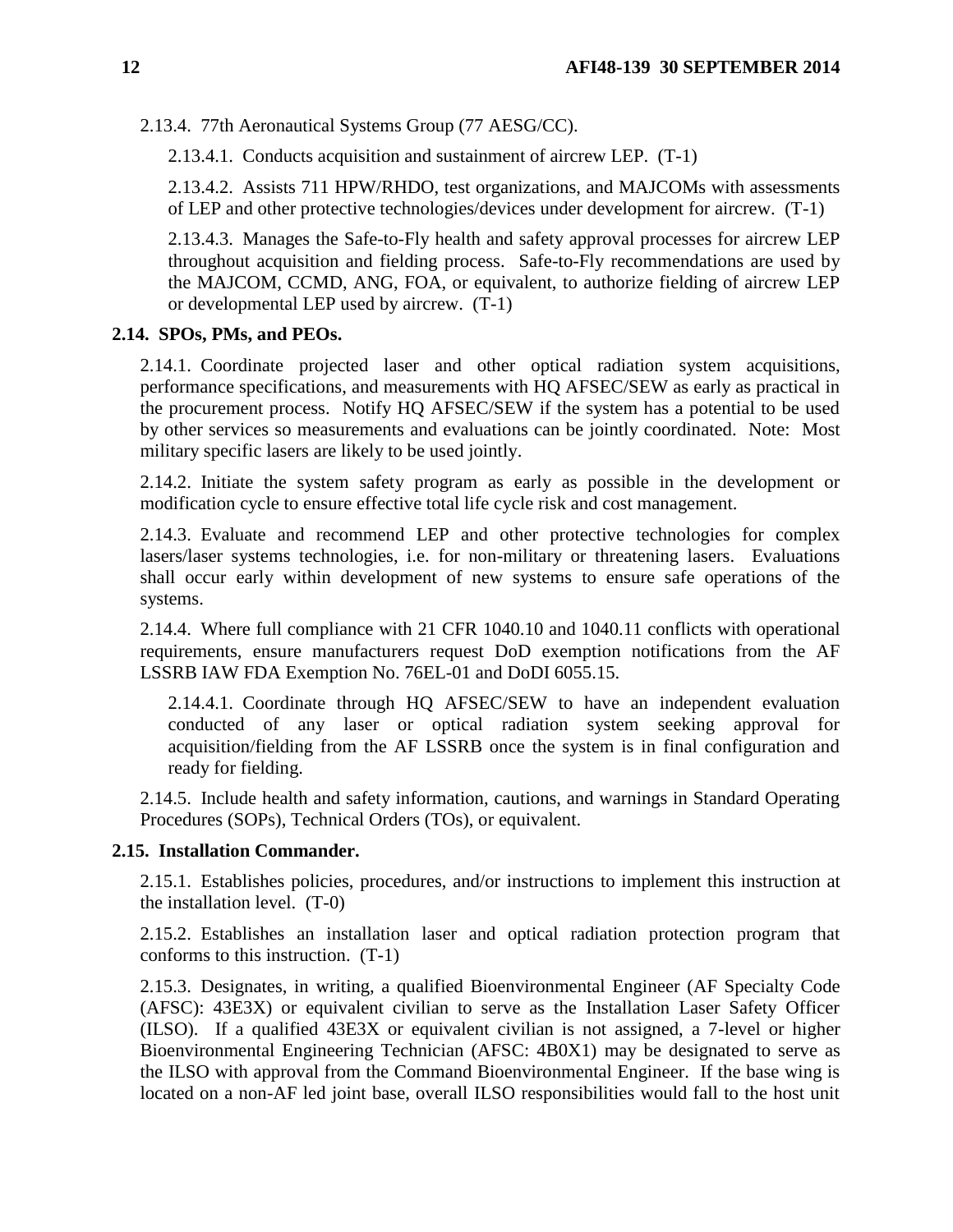2.15.3.1. Delegates authority to the ILSO to suspend installation operations involving the operation of laser or other optical radiation sources that pose a significant health risk to personnel, are in clear violation of regulations or requirements, or can negatively impact AF operations, materiel, or real estate. (T-1)

<span id="page-12-0"></span>**2.16. Installation Staff Judge Advocate.** The Base Staff Judge Advocate in collaboration with the ILSO and in consultation with AF/JAO and AFLOA/JACE, reviews all investigations conducted for legal sufficiency.

### <span id="page-12-1"></span>**2.17. Installation Laser Safety Officer (ILSO).**

2.17.1. Adheres to the LSO duties and responsibilities IAW ANSI Z136.1, those detailed below, and those specified in Chapter 3. (T-0)

2.17.2. Develops and manages an installation laser and optical radiation safety program. (T-0)

2.17.3. Assists the installation commander in developing and maintaining policies, procedures, and instructions to meet this instruction's requirements. (T-2)

2.17.4. Incorporates laser and optical radiation hazard evaluations into the special surveillance processes described in AFI 48-145, *Occupational Health Program*. (T-2)

2.17.5. Establishes a Laser Safety Committee (LSC) at installations with three or more units using Class 3B and/or Class 4 FDA-Compliant Lasers or military specific lasers, if deemed necessary based on a hazard assessment. Suggested LSC composition can include pertinent unit LSOs, Installation Safety, Flight Medicine, and Public Health. Potential discussion items include best safe practices, hazard assessments and controls, etc. The ILSO has the option to include this topic/meeting in conjunction with already existing ESOH structure. (T-3)

2.17.6. Coordinates suspected laser accidents/incidents. Refer to **[paragraph 3.6](#page-20-0)** of this guide and the *Bioenvironmental Engineers Guide for Lasers and Optical Radiation*. (T-0)

2.17.7. Ensures the outdoor use of lasers adheres to federal, military, state, and local regulations. (See **[Chapter 3](#page-18-0)**.) (T-0)

2.17.8. Ensures each unit employing military specific lasers maintains a copy of the AF LSSRB approval letter and hazard evaluation or safety summary for each system type. (T-3)

2.17.9. Either provides or ensures the Unit LSO (ULSO) training is IAW this instruction. Assists ULSOs in creating SOPs and any review of controlling documents prior to startup of new laser operations. (T-0)

2.17.10. Exercises authority granted by the installation commander to suspend installation operations according to **paragraph 2.15.3**. Reports deviations from this instruction to the unit commander and, AFMSA/SG3PB, as appropriate. (T-2)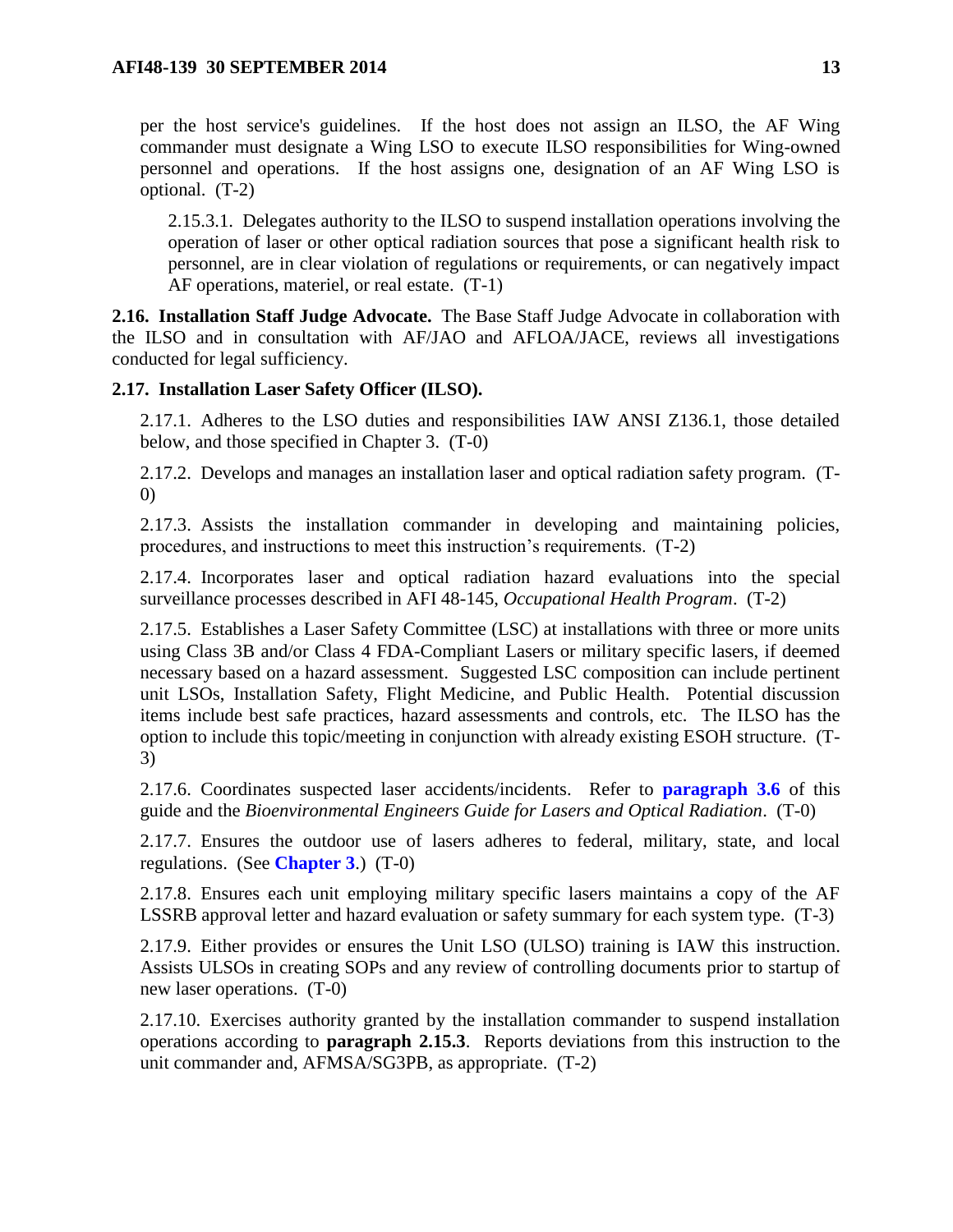2.17.11. Maintains evaluations of hazardous laser and optical radiation equipment. Depending on the equipment, a list of evaluated hazardous Class 3B and 4 lasers could include nomenclature, classification, wavelength, unit of assignment, or other hazard descriptors. Obtains a consolidated list of potentially hazardous lasers consisting of evaluated Class 3B and 4 of un-embedded/unenclosed lasers and laser systems. This consolidated list may come from lists provided by ULSOs or unit safety representatives. Enters information on laser hazards and exposures in DOEHRS for all activities as part of routine occupational and environmental health threat surveillance. Provides a consolidated listing or listings provided by ULSOs to the MAJCOM/FOA/DRU upon request. (T-1)

2.17.12. Accomplishes and documents completion of required training. (T-0)

2.17.13. Consults with USAFSAM/OE or the ESOH Service Center, as needed, on issues such as hazard evaluations, controls, investigations and/or FDA exemptions. (T-2)

### <span id="page-13-0"></span>**2.18. Medical Treatment Facility (MTF) Commander or Equivalent.**

2.18.1. Develops procedures, and/or instructions to implement safety and occupational health aspects of this instruction. (T-2)

2.18.1.1. Establishes Installation Occupational & Environmental Health Working Group (IOEHWG) that reviews and approves recommended medical surveillance examination (MSE) requirements IAW AFI 48-145 and AFMAN 48-146, *Occupational and Environmental Health Program Management*, and the ANSI Z136 Series. (T-0)

2.18.2. Aerospace Medicine.

2.18.2.1. Ensures aircrew only use LEP certified Safe-to-Fly by the applicable MAJCOM, CCMD, ANG, or equivalent IAW AFI 11-301 Volume 4 "Aircrew Laser Eye Protection (ALEP)." (T-1)

2.18.2.2. Ensures examinations and care are provided immediately for all suspected overexposures involving lasers or other optical radiation sources. Ensures coordination with MTF Optometrist for further investigation of any abnormal findings. (T-0)

2.18.2.3. Assists the ILSO with investigations of all suspected overexposures involving lasers or other optical radiation sources. (T-2)

2.18.2.4. Ensures medical follow-up examinations are conducted for persons identified as having been potentially overexposed to lasers or other optical radiation. Further guidance is provided in AFI 10-203, *Duty Limiting Conditions*, paragraph 2.10.2, the *USAFSAM Laser Injury Guidebook* and the *Bioenvironmental Engineers Guide for Lasers and Optical Radiation*. (T-3)

2.18.3. Public Health (PH).

2.18.3.1. Initiates and completes, with ILSO/Bioenvironmental Engineering (BE) and Installation Occupational and Environmental Medicine Consultant (IOEMC), an occupational illness investigation in the AF Safety Automated System for persons identified as having been potentially overexposed to lasers or other optical radiation. (T-0)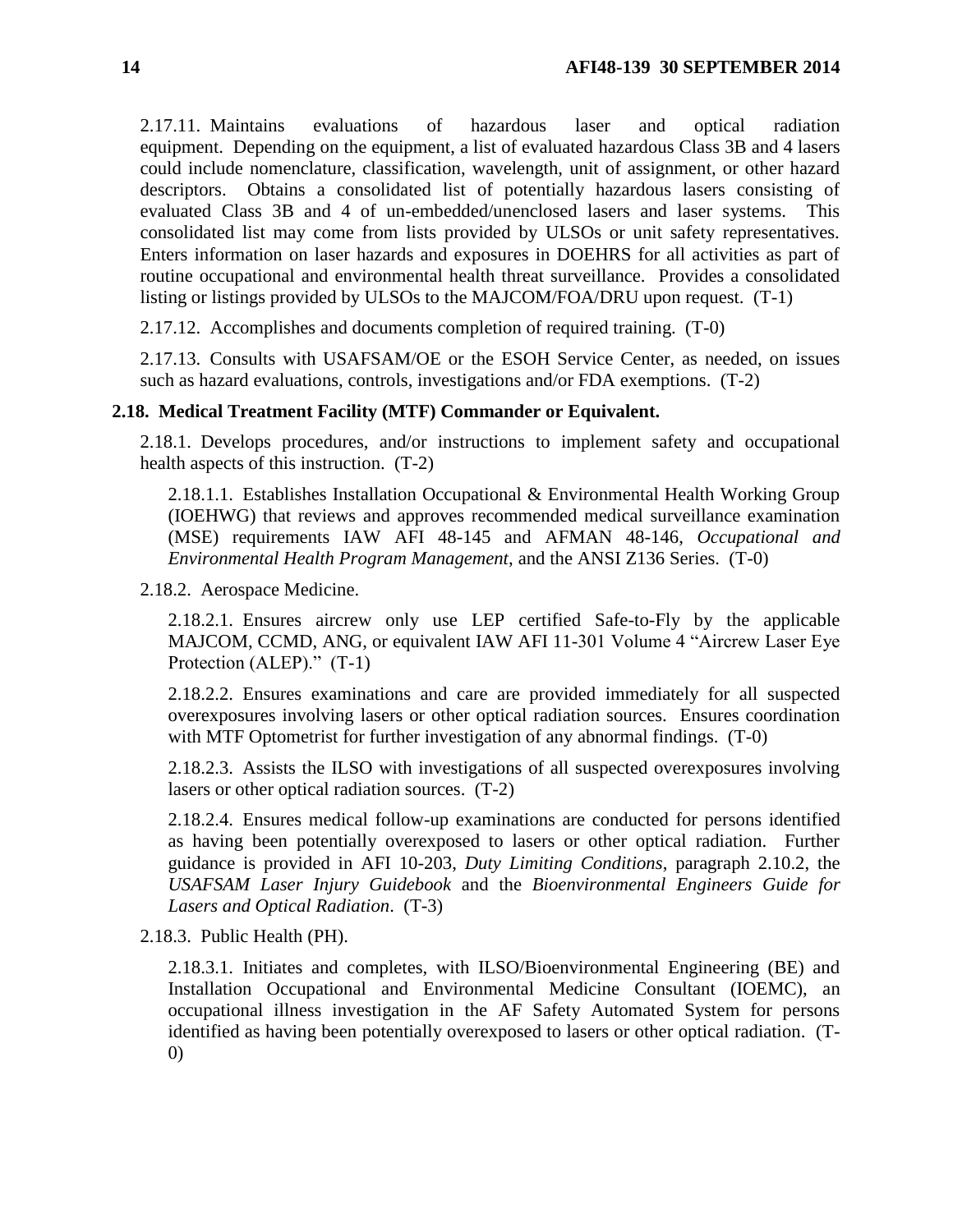2.18.3.2. Administratively supports the IOEMC to ensure MSEs are conducted according to the approved IOEHWG recommendations and IAW AFI 48-123, *Medical Examination and Standards*. (T-3)

# <span id="page-14-0"></span>**2.19. Installation Safety (SEG).**

2.19.1. Reviews and recommends policies and procedures to prevent mishaps from ancillary safety hazards such as electrocution, fire hazards, etc. Periodically evaluates procedures and inspects facilities to ensure compliance with federal, military, state, and local safety requirements. (T-1)

2.19.2. Investigates accidents/incidents related to exposures causing operational impacts, causing damage to systems and/or sensors, or ancillary safety hazards associated with a laser or any optical radiation system IAW AFI 91-204, *Investigation and Reporting US Air Force Mishaps*. (T-0)

2.19.3. Reports known laser accidents/incidents involving aircrew to the local MTF/MDG to ensure medical screening and exposure documentation, as appropriate. Report the illumination of military aircraft from lasers or high intensity lights as specified in **paragraph 3.7.2.3**. (T-1)

# <span id="page-14-1"></span>**2.20. Installation Civil Engineer Fire Emergency Services.**

2.20.1. Evaluates procedures and facilities IAW National Fire Protection Association (NFPA) 115, *Standard for Laser Fire Protection*. (T-3)

2.20.2. Develops emergency response plans, procedures and training lesson plans for firefighting operations involving facilities and systems utilizing Class 3B or Class 4 lasers which have the potential to be a fire hazard (e.g., laboratory/research lasers, EOD, or tactical lasers).  $(T-3)$ 

2.20.3. Firefighters assigned to locations with lasers or any optical radiation systems having the potential to be a fire hazard should receive initial and annual training on emergency response to accidents/incidents involving those systems. In addition to fire hazard training, this training should include laser safety training developed by USAFSAM/OED, as noted in **paragraph 2.13.3.4.7**. (T-2)

# <span id="page-14-2"></span>**2.21. Installation Contracting Office.**

2.21.1. Ensures government contractors implement this instruction pursuant to the terms of their governing contract for any purchase of Class 1M, 2M, 3R, 3B, or 4 FDA-Compliant Lasers or military specific lasers that impact AF property or personnel. (T-0)

2.21.2. Informs contractors to notify the ILSO, at least 30 days in advance of a contractor performing operations using military specific lasers, or Class 3B or 4 FDA-Compliant Laser systems that impact AF property or personnel. Notifies ILSO prior to a contractor bringing Class 3B or 4 lasers on the installation, and provides laser hazard and control information to the ILSO and/or ULSO for authorization prior to use. (T-2)

2.21.3. All solicitations for goods or services that use or contain Class 1M, 2M, 3R, 3B, or 4 FDA-Compliant lasers or military-specific lasers to include commercial-off-the-shelf (COTS) lasers must be approved by the ILSO prior to award and procurement. (T-2)

# <span id="page-14-3"></span>**2.22. Unit Commander.**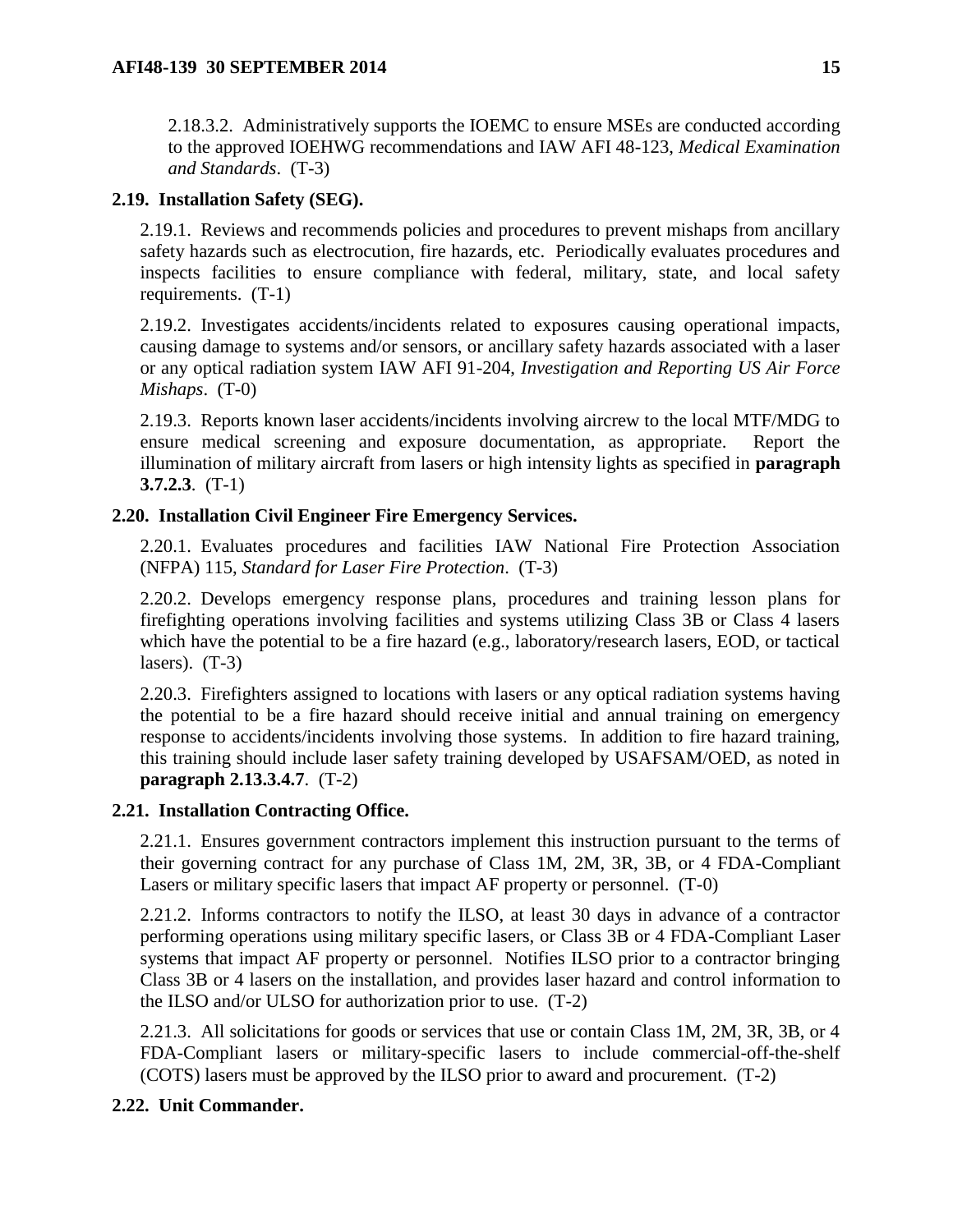2.22.1. For those units that operate or maintain lasers: develops and maintains policies, procedures, and/or instructions to implement this instruction at the unit level. (T-2)

2.22.2. Designates a qualified ULSO. Consult the ILSO for guidance on ULSO qualifications. The ILSO could fulfill this role if agreed upon between the Unit Commander and the ILSO's Squadron Commander. (T-0)

2.22.3. Implement controls to mitigate risks for identified laser and other optical radiation hazards to an acceptable level. (T-0)

### <span id="page-15-0"></span>**2.23. Unit Laser Safety Officer (ULSO).**

2.23.1. Adheres to the LSO duties and responsibilities detailed below and those specified in **[Chapter 3](#page-18-0)**. (T-2)

2.23.2. Is knowledgeable on the skill sets required to perform specific duties as an Aircrew LSO, Industrial LSO, Medical LSO, Range LSO, Research LSO, or Tactical LSO, as applicable. Confer with ILSO and/or *Bioenvironmental Engineers Guide for Lasers and Optical Radiation* for delineation of skill sets. (T-0)

2.23.3. Develops and manages a unit laser and optical radiation safety program. (T-0)

2.23.4. Assists the unit commander in developing policies, procedures and/or instructions to meet this instruction. (T-3)

2.23.5. Coordinates suspected laser accidents/incidents with the ILSO/BE, SEG, etc. (T-0)

2.23.6. Acts as a POC for the unit on laser and other optical radiation safety matters and maintains lines of communication with the ILSO, BE, SEG, and PH personnel. (T-3)

2.23.7. Ensures supervisors and workers are aware of and follow laser and other optical radiation safety procedures in this instruction, Concepts of Operations/Employment (CONOPS/CONEMPS), Tactics, Techniques, and Procedures (TTPs), SOPs, TOs, manuals, unit instructions and other applicable guidance documents. (T-3)

2.23.8. Coordinates laser and other optical radiation evaluation activities with unit command, supervisory personnel, and the ILSO. (T-2)

2.23.9. In coordination with unit commander, suspends unit operations involving the operation of laser or any optical radiation sources that pose a significant health risk to personnel, are in clear violation of regulations or requirements, or can negatively impact AF operations, materiel, or real estate. Coordinates with the ILSO as needed to maintain safe operation and to create SOPs and any review of controlling documents prior to startup of new laser operations. (T-2)

2.23.10. Ensures the outdoor use of unit lasers adheres to federal, military, state, and local regulations. (See **[Chapter 3](#page-18-0)**) (T-0)

2.23.11. Maintains a copy of the AF LSSRB approval letter and hazard evaluation for each type of military specific laser acquired by the unit (if applicable). (T-0)

2.23.12. Prior to any COTS laser purchases such as laser etchers, coordinates with workplace supervisor and ILSO to determine any safety requirements and to ensure compliance with 21 CFR 1040. (T-0)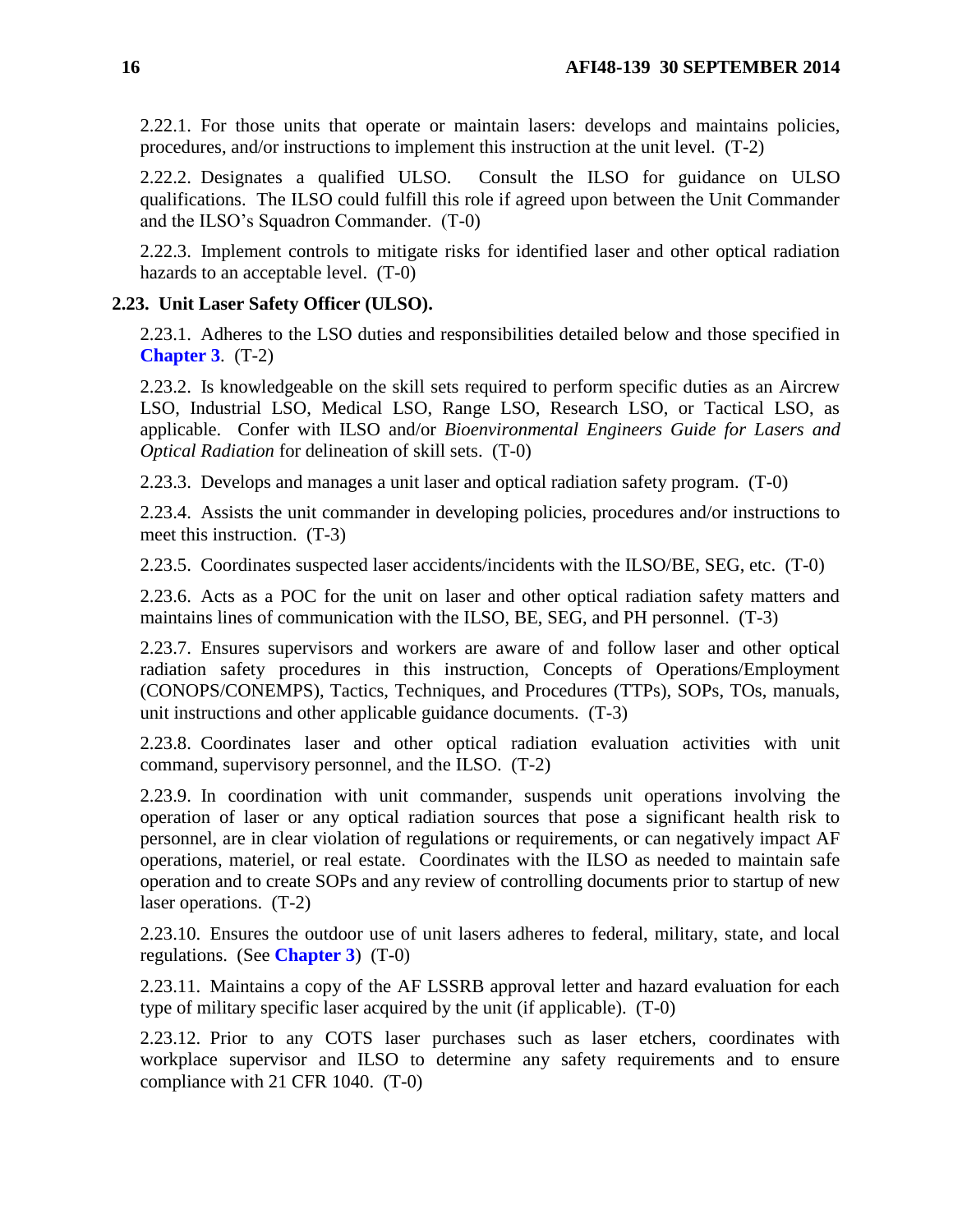2.23.13. Maintains accountability in coordination with the unit's equipment and logistics sections for all Class 3B and 4 lasers and laser systems and all military specific lasers, regardless of class, possessed by the unit. (T-0)

2.23.14. Ensures that no military specific laser is released outside of the AF unless it is transferred to another DoD Service that has approved the use of the system, has been brought into full compliance with 21 CFR 1040.10  $\&$  1040.11, and has the compliance paperwork filed with the FDA; or has been destroyed IAW DODI 4160.21-M. (T-0)

### <span id="page-16-0"></span>**2.24. Workplace Supervisor.**

2.24.1. Adheres to the laser supervisor duties and responsibilities detailed below and those specified in **[Chapter 3](#page-18-0)**.

2.24.2. Assists the ULSO in implementing this instruction by developing unit procedures and provides training for workers and visitors, as applicable, for any laser or optical radiation system. (T-2)

2.24.3. Ensures lasers and optical radiation systems are either FDA compliant, or in the case of military specific lasers, have been approved by the AF LSSRB prior to acquisition/fielding. When necessary, requests approval from the AF LSSRB through HQ AFSEC/SEW for military specific lasers. (T-0)

2.24.4. Prior to using laser or optical radiation emitters to include COTS systems, implements controls specified by ILSO to mitigate risks for identified laser and other optical radiation hazards to an acceptable level. (T-0)

2.24.5. Ensures risk mitigation will be effected through engineering controls first. If research efforts show that engineering controls are not feasible then administrative controls can be considered, with SQ/CC, or higher, approval. (T-0)

2.24.6. Individual Protective Equipment (IPE) or PPE shall be considered a last resort for controlling a hazard. If engineering or administrative controls are not feasible, then the appropriate IPE/PPE must be made available and used to: (T-0)

2.24.6.1. Enhance workforce and mission capability;

2.24.6.2. Address laser and other optical radiation impacts from AF operations.

2.24.7. In the event of a suspected laser accident/incident, ensures medical treatment is sought immediately. (T-1)

2.24.8. Ensures the unit commander, ILSO, ULSO, BE, SEG and PH are notified immediately of suspected overexposures and investigations are appropriately coordinated. (T-0)

2.24.9. Immediately reports to the ULSO any suspected laser or optical radiation overexposure, unsafe conditions, and/or change in usage that could change the hazard assessment. (T-2)

2.24.10. Ensures users of any Class 1M, 2M, 3R, 3B or 4 FDA-Compliant Laser, military specific laser, or optical radiation sources are trained upon initial assignment to the unit and annually thereafter. This extends to those individuals that conduct routine maintenance on any Class 3B or Class 4 embedded lasers. (T-0)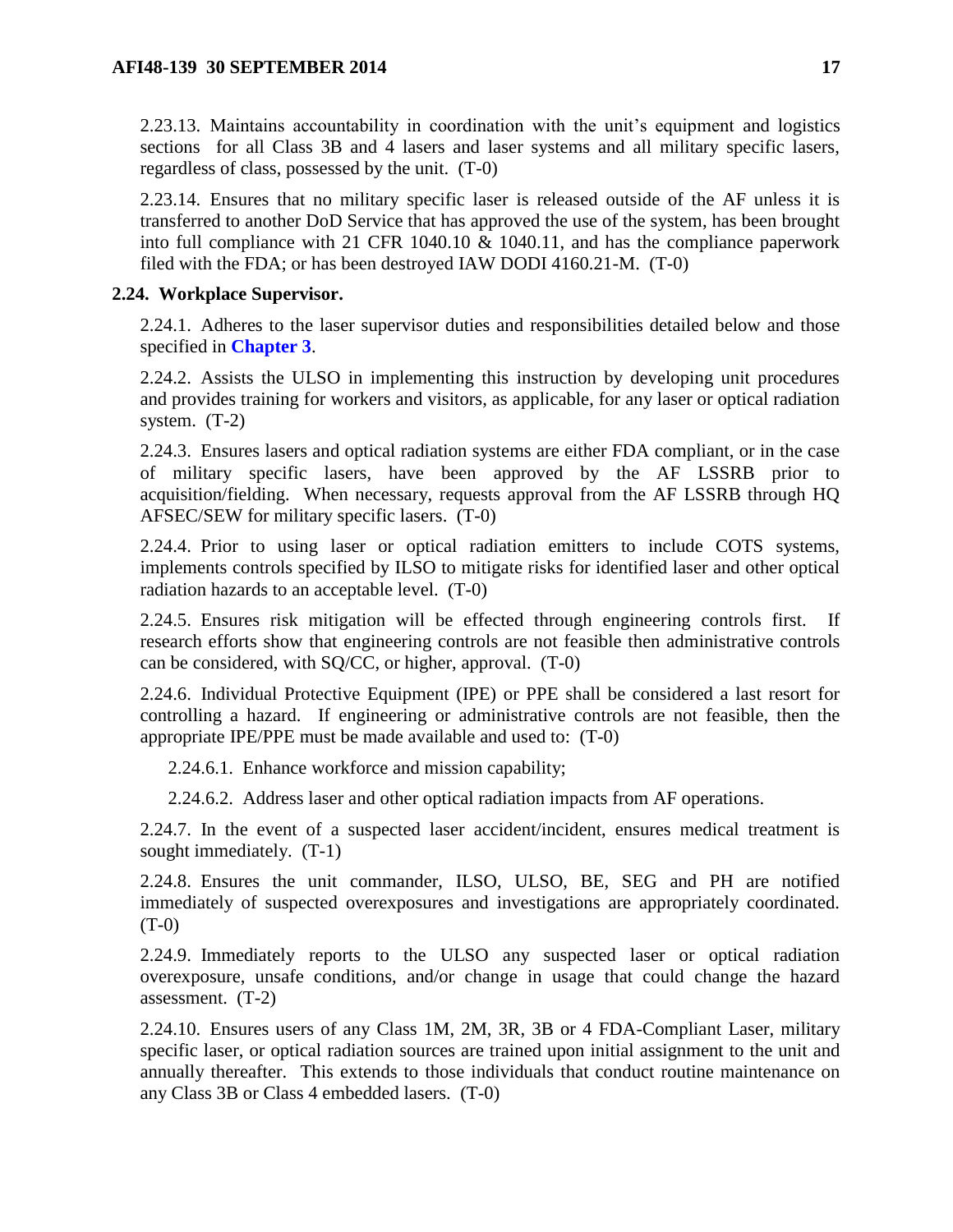2.24.11. Ensures incidental personnel (e.g., personnel, such as housekeepers, who are not allowed to work around the laser when it is "on") are adequately trained in procedures and policies in areas with active lasers or other optical radiation systems. As a minimum, personnel shall be trained on safe work practices and descriptions of warning signs and hazard zones. (T-2)

2.24.12. Ensures visitors receive training, PPE such as LEP or skin protection (when required), and permission to enter a laser controlled area. As a minimum, visitors shall be trained on safe work practices, specific hazards, and procedures to follow in the event of a suspected overexposure to laser or other optical radiation. (T-2)

2.24.13. Documents training regarding safe use and hazards from lasers and optical radiation sources, e.g. Form 55 or electronic equivalent. Verifies the individual user's annual safety training IAW paragraph 2.24.2 of this instruction. (T-2)

2.24.14. Ensures the outdoor use of lasers and optical radiation systems adheres to federal, military, state, and local regulations. (See **[Chapter 3](#page-18-0)**) (T-0)

### <span id="page-17-0"></span>**2.25. Individual.**

2.25.1. Controls laser and optical radiation hazards by following procedures in this instruction, CONOPs, TTPs, SOPs, TOs, manuals, and unit instructions. (T-2)

2.25.2. Ensures warning signs, safety devices, and PPE are functional and in place before operating lasers or optical radiation systems. (T-2)

2.25.3. Immediately reports to the workplace supervisor and the ULSO any suspected laser or optical radiation overexposure, unsafe conditions, and/or change in usage that could change the hazard assessment. (T-2)

2.25.4. Ensures the outdoor use of lasers adheres to applicable federal, military, state, and local regulations. (See **[Chapter 3](#page-18-0)**) (T-0)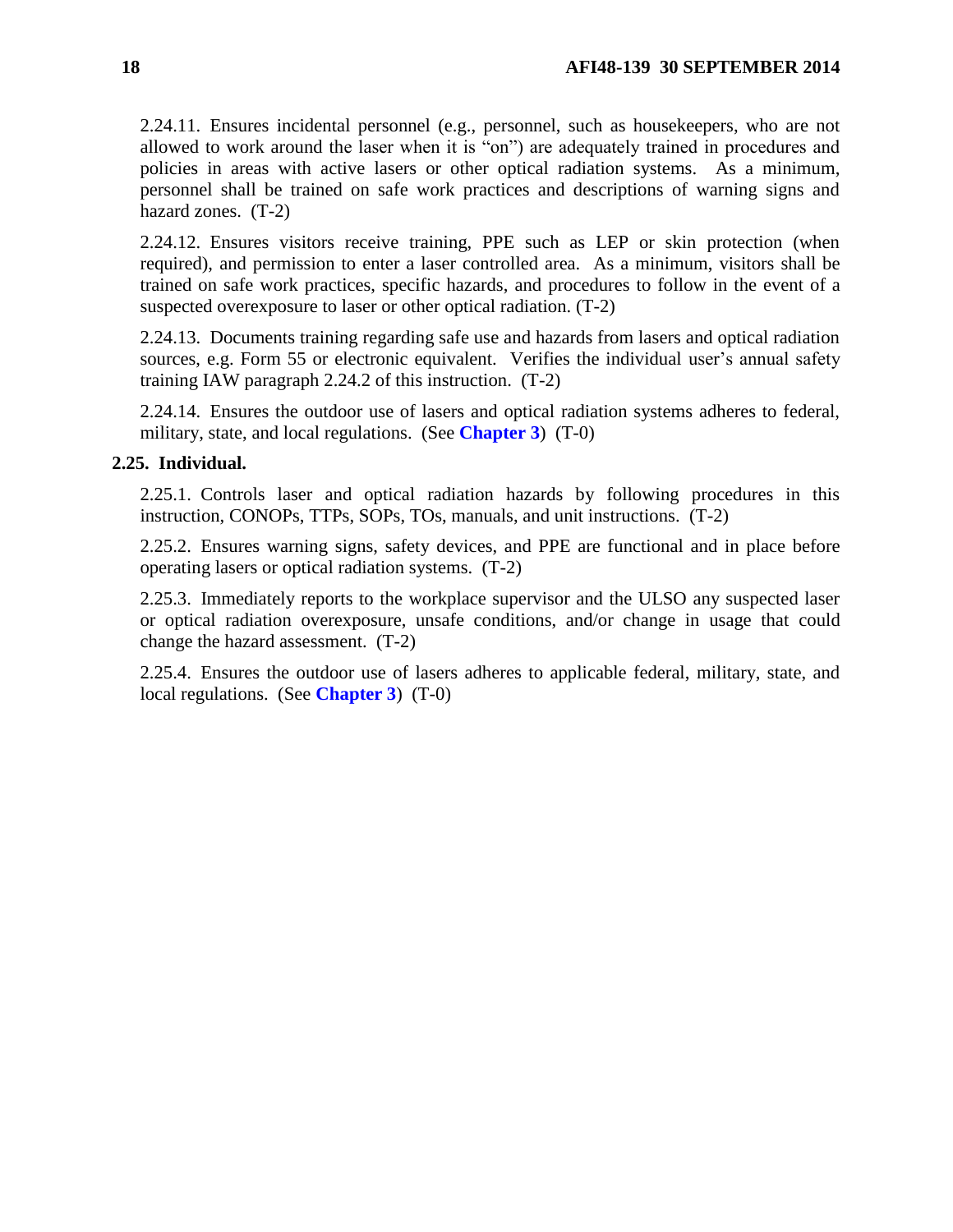#### **Chapter 3**

#### **INSTALLATION PROGRAM**

### <span id="page-18-1"></span><span id="page-18-0"></span>**3.1. General Guidelines.**

3.1.1. The program elements of this instruction augment those of the ANSI Z136 Series and are shared among workplace supervisors and other functional areas such as BE, PH, SEG, and healthcare providers. However, the ILSO has overall responsibility to the installation commander for the installation laser safety program, and as such shall be designated in writing, by the installation commander, as the final authority on all laser operations conducted within the installation's areas of responsibility. (T-3)

3.1.2. The fundamental aspects of a laser and optical radiation protection program shall include training, evaluation and control of direct and ancillary laser hazards, medical surveillance/examinations, and accident/incident investigation. (T-0)

3.1.3. Personnel will not be intentionally exposed to laser radiation in excess of the maximum permissible exposure (MPE) levels (IAW ANSI Z136.1) and unnecessary exposures to laser radiation below the MPE will be avoided. This does not apply to patients receiving medical or dental treatment. (T-2)

3.1.4. If an organization uses Class 3B or Class 4 lasers, the LSO at each level (ILSO and ULSO) shall be appointed by the commander at the appropriate level. (T-3)

3.1.5. In addition to the ILSO, specialized ULSOs will be appointed based on the primary mission of the unit. ULSOs will consist of aircrew, industrial, medical, range, research, or tactical LSOs. (T-3)

### <span id="page-18-2"></span>**3.2. LSO and User Training Criteria.**

3.2.1. Laser safety training shall be provided initially and annually to users of any Class 3B or 4 FDA-Compliant Lasers or military specific lasers, IAW with the training requirements/topics listed in the ANSI Z136 Series, military directives and requirements, and training specific to the laser(s) and laser system(s) used by the unit. Consult with USAFSAM for training requirements/topics. (T-0)

3.2.2. AF LSO training requirements are based upon the primary mission of the unit to which the LSO is assigned and require varying levels of knowledge and training for each area. In consultation with the ILSO, the ULSO shall determine what, if any, training is commensurate with the laser hazards accessible at the unit level. Further definitions and the recommended training requirements for each type of LSO are provided in *Bioenvironmental Engineers Guide for Lasers and Optical Radiation*. (T-0)

#### <span id="page-18-3"></span>**3.3. Hazard Evaluations.**

3.3.1. The ILSO will conduct a hazard evaluation and establish controls prior to use or maintenance of all Class 3B or 4 FDA-Compliant Lasers or military specific lasers. This requirement shall include embedded Class 3B and Class 4 lasers if the use or maintenance could potentially expose personnel. Additionally, this requirement applies for the equivalent lasers and laser systems classified under prior ANSI, International Electrotechnical Commission (IEC), or FDA classification schemes. (T-0)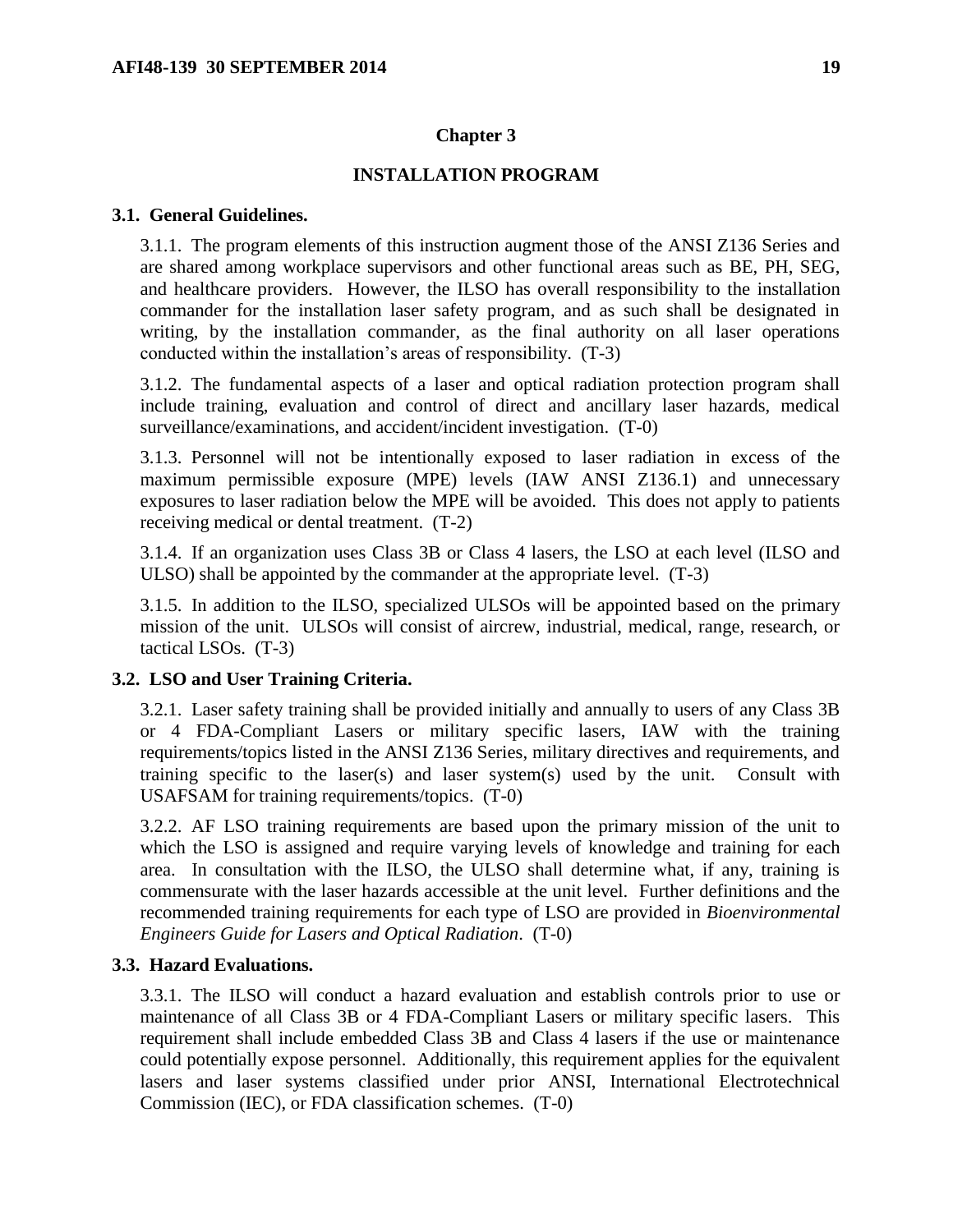3.3.2. The most recent versions of the ANSI Z136 Series shall be adopted to determine classification of military specific lasers, calculate/identify beam and non-beam hazards, calculate nominal ocular hazard distances (NOHD), nominal skin hazard distance (NSHD), nominal hazard zones (NHZ), optical density (OD) and determine controls. The MPE values from ANSI Z136.1 shall not be exceeded unless part of an approved human-use protocol or medical procedure. (T-0)

3.3.3. If an ILSO or ULSO suspects and validates that re-classification of a laser may result in a lower hazard class, then the classification and labeling should be updated IAW ANSI Z136 Series. (T-2)

3.3.4. For safe use of lasers in health care facilities, consult with USAFSAM to conduct a hazard evaluation IAW ANSI Z136.3. (T-0)

3.3.5. For visible lasers used in an outdoor environment, the hazard evaluation should include determining ranges associated with visual interference levels IAW MIL-HDBK-828A, MIL-HDBK-828B, and ANSI Z136.6. (T-0)

3.3.6. For the safe use of lasers in research environments, consult with USAFSAM to conduct a hazard evaluation IAW ANSI Z136.8. (T-0)

3.3.7. For broadband optical radiation hazards, TLV®s as listed in the ACGIH® TLV® guidebook shall not be exceeded. (T-2)

3.3.8. For directed energy weapons (DEWs), refer to AFI 91-401. (T-1)

3.3.9. Additional information concerning hazards evaluations may be obtained by contacting the ILSO, BE, or the ESOH Hotline. To contact the ESOH Service Center, call (toll free) at 1-888-232-ESOH (3764), DSN 798-3764, or send emails to **[esoh.service.center@us.af.mil.](mailto:esoh.service.center@us.af.mil.)**

<span id="page-19-0"></span>**3.4. Laser Hazard Controls.** The purpose of controls is to reduce the risk of exposure to the skin and eyes even with the presence of PPE, and to prevent exposure to visible laser radiation at levels that interfere with critical tasks. For purposes of this instruction, exposure is defined as "unprotected exposure," i.e. exposure without PPE. PPE shall be considered a tertiary control, to be used in the event primary engineering or administrative controls fail or cannot be implemented due to a negative mission impact. (T-0)

### <span id="page-19-1"></span>**3.5. Medical Surveillance for Laser Users and Some Broadband Optical Sources.**

3.5.1. General. Any medical examination requirements are limited to personnel who routinely work in a laser environment with potential exposure to Class 3B or Class 4 lasers as either defined within the job description or on a greater than once a month basis. Users include operators, technicians, engineers, and maintenance/service personnel, etc., working with or around these lasers. Specific personnel working in a laser-operating environment, who may be exposed to laser emissions, include, but are not limited to, laboratory, aircrew, combat control teams, special operations forces and laser range personnel. Personnel who work with lasers that are embedded or encased limiting the potential exposure hazard to that of a lower class laser are not subject to a higher level of medical surveillance. Personnel who do not routinely operate in a laser environment may be considered incidental personnel not requiring examination.

3.5.2. Medical Examination Requirements and Frequency for Lasers and Laser Systems. Refer to DOD 6055.05M, "*Occupational Medical Examinations and Surveillance Manual,*"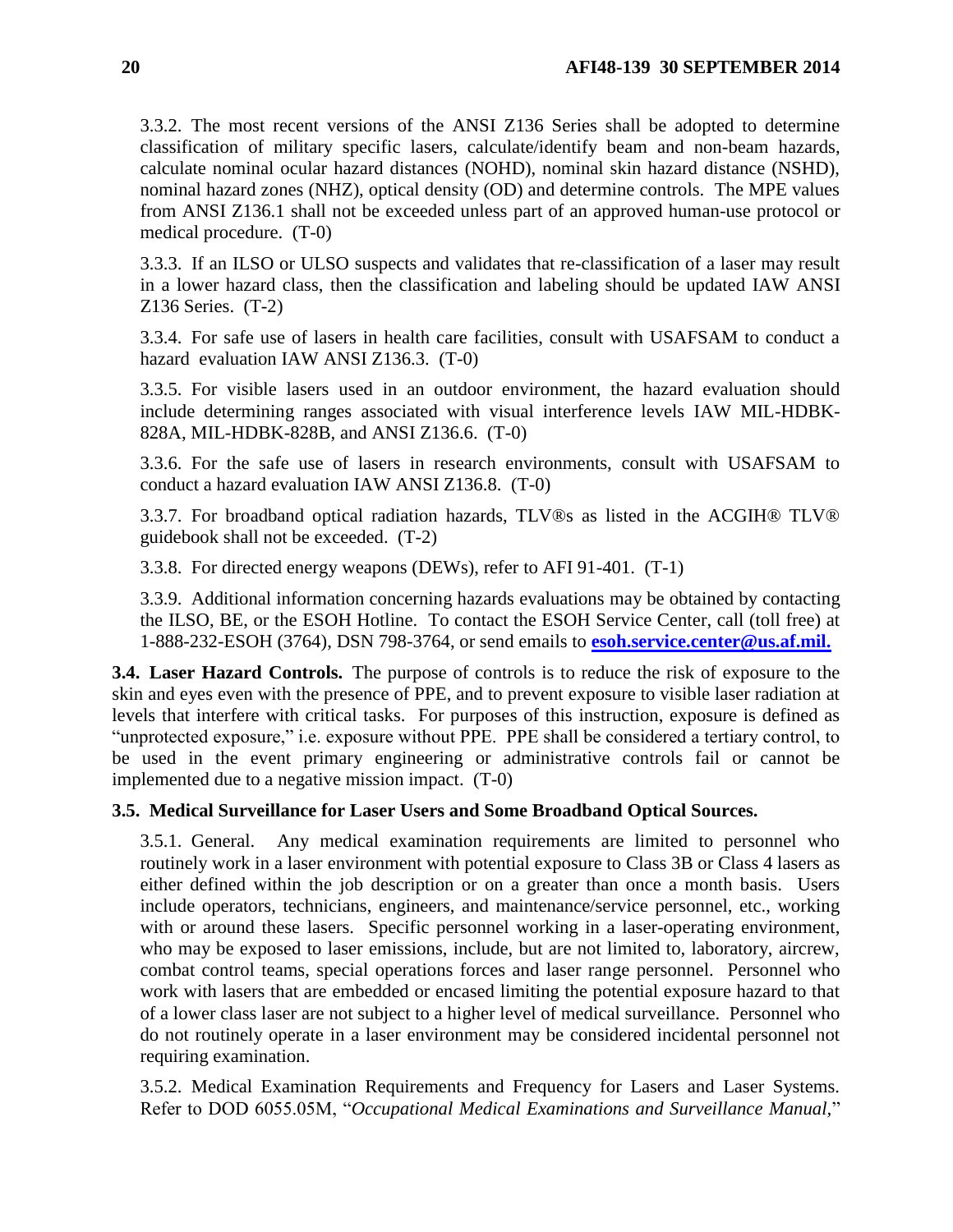the *USAFSAM Laser Injury Guidebook,* and/or the *Bioenvironmental Engineers Guide for Lasers and Optical Radiation* for guidance on topic.

3.5.3. Documentation. Results of all examinations shall be recorded on an AF Form 600, *Chronological Record of Medical Care***,** or equivalent, and filed in the individual's medical record. Records should be retained for the individual's working lifetime plus 30 years. (T-3)

3.5.4. An Installation Occupational and Environmental Medicine Consultant in consultation with an optometrist shall determine medical examination requirements and frequency for users of optical radiation sources and shall reflect requirements in local regulations. (T-2)

<span id="page-20-0"></span>**3.6. Accidents/Incidents.** Any accident/incident involving a suspected laser, broadband or other optical radiation overexposure, visible laser illumination that negatively impacts mission operations or a laser exposure causing personal injury to personnel and material damage to AF equipment, systems or sensors shall be investigated and documented. If accidents/incidents occur while personnel are on an expeditionary or contingency operation, an investigation should occur as soon as possible. If an event should be the result of enemy/adversary activity, then these personnel need to report the event through their chain of command. Refer to the *USAFSAM Laser Injury Guidebook,* and/or the *Bioenvironmental Engineers Guide for Lasers and Optical Radiation* for guidance on conducting an investigation and its documentation. (T-0)

#### <span id="page-20-1"></span>**3.7. Special Considerations.**

3.7.1. Medical and Dental Lasers. A medical and/or dental laser assessment may require additional expertise. USAFSAM/OE shall provide additional guidance if a health/medical physicist is not assigned to the installation. Guidance to assess medical lasers is provided in ANSI Z136.3, *American National Standard for Safe Use of Lasers in Health Care Facilities* and American Association of Physicists in Medicine (AAPM) Report No. 73, *Medical Lasers: Quality Control, Safety Standards, and Regulations*. (T-2)

3.7.2. Range Operations and Other Outdoor Laser or High Intensity Light Use.

3.7.2.1. Requirements for the use of lasers on AF ranges can be found in AFI 13-212, *Range Planning and Operations*, AFI 11-214, *Air Operations Rules and Procedures*, ANSI Z136.6, *American National Standard for Safe Use of Lasers Outdoors*. Additional guidance can be found in Military Handbook 828B, *Range Laser Safety*.

3.7.2.2. Range operations involving the use of lasers shall comply with AFI 13-212 and AFI 36-2226, *Combat Arms Program*, as applicable. (T-0)

3.7.2.3. Lasers and high intensity lights may adversely impact military aircraft operations by temporarily flash-blinding or distracting aircrew during critical phases of flight. Guidance to control hazards associated with these operations on a range can be found in United States Department of Transportation, FAA Order 7400.2J, AC No: 70-1 and 70-2 and ANSI Z136.6. The illumination of military aircraft from lasers or high intensity lights is a mandatory reportable event, and requires notification to the applicable MAJCOM, CCMD, ANG Operations Directorate or equivalent and also requires coordination with local and federal investigators. (T-0)

3.7.2.4. Comply with policies and procedures in DoDI 3100.11 (O), *Illumination of Objects in Space by Lasers*, for laser devices potentially directed at targets above the horizon. Contact other federal agencies as required (e.g. Federal Aviation Administration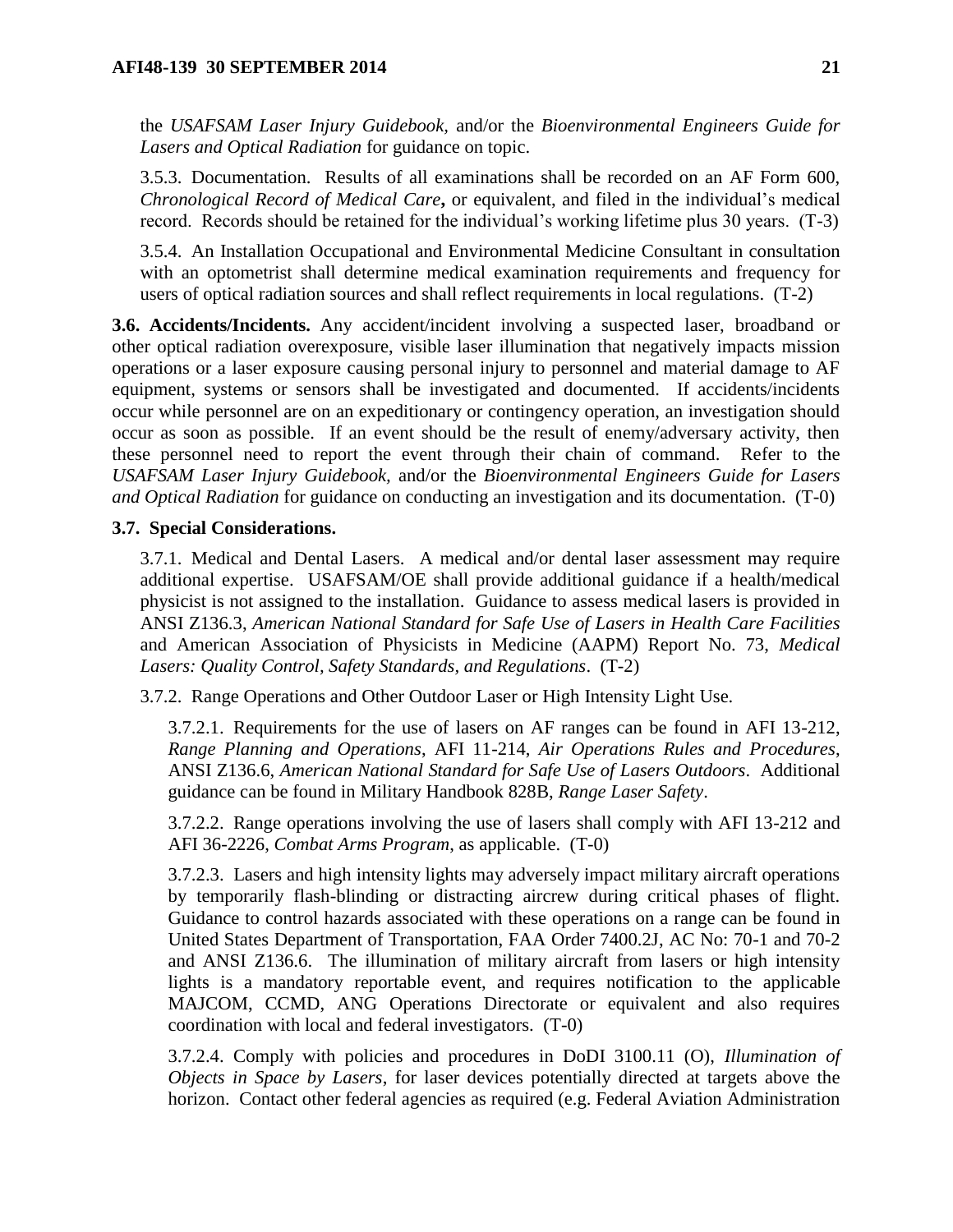(FAA) Order 7400.2J, *Procedures for Handling Airspace Matters*, Chapter 29: Outdoor Laser Operations). Refer to the current MIL-HDBK-828B for specifics on conducting laser testing. For information on coordination or submission of a LCH Laser Registration Form for approval or waiver, the LCH can be contacted via VOICE: (U) 805-606- 1075/1282, DSN 276-1075/1282; FAX: (U) 805-606-1610, DSN 276-1610. (T-0)

#### <span id="page-21-0"></span>**3.8. Combat Simulation Laser Systems.**

3.8.1. The output power of lasers or laser systems used in force-on-force training shall be limited to those systems whose hazard classification is equal to or lower than Class 3R (or equivalent), and may require LEP as determined by the ILSO. Examples would include lasers and laser systems such as MILES and Havis-Shield. (T-2)

3.8.2. Contact the ILSO to determine hazards and controls prior to fielding combat simulation laser systems. (T-3)

3.8.3. Users of these systems shall be trained initially (prior to first use) and annually on hazards and controls. (T-3)

3.8.4. As with other military specific lasers, units possessing these systems shall maintain accountability and ensure that no combat simulation laser system is released outside of the AF unless it is going to another service that has approved the use of the system, has been brought into full compliance with 21 CFR 1040.10 & 1040.11 and the compliance paperwork filed with the FDA, or destroyed IAW with DODI 4160.21-M. (T-0)

### <span id="page-21-1"></span>**3.9. Military Specific Lasers.**

3.9.1. Military specific lasers may be exempt from 21 CFR, Part 1040.10, and Part 1040.11 requirements, and lack certain safety controls if necessary. It is therefore critical that users of these systems understand the hazards of the devices they are using and the alternate control measures approved by the AF LSSRB.

3.9.1.1. Military specific lasers shall adhere to approved user OIs, TTPs, SOPs, and CONOPs/CONEMPs. (T-2)

3.9.1.2. Military specific lasers shall only be used by individuals who are trained in the safe use of the device. (T-2)

3.9.1.3. Targets shall be positively identified and situational awareness maintained during military specific laser operations and training to avoid unintended exposures to personnel. (T-2)

3.9.1.4. LEP, appropriate for the military specific lasers, shall be worn IAW the AF LSSRB approval letter. (T-2)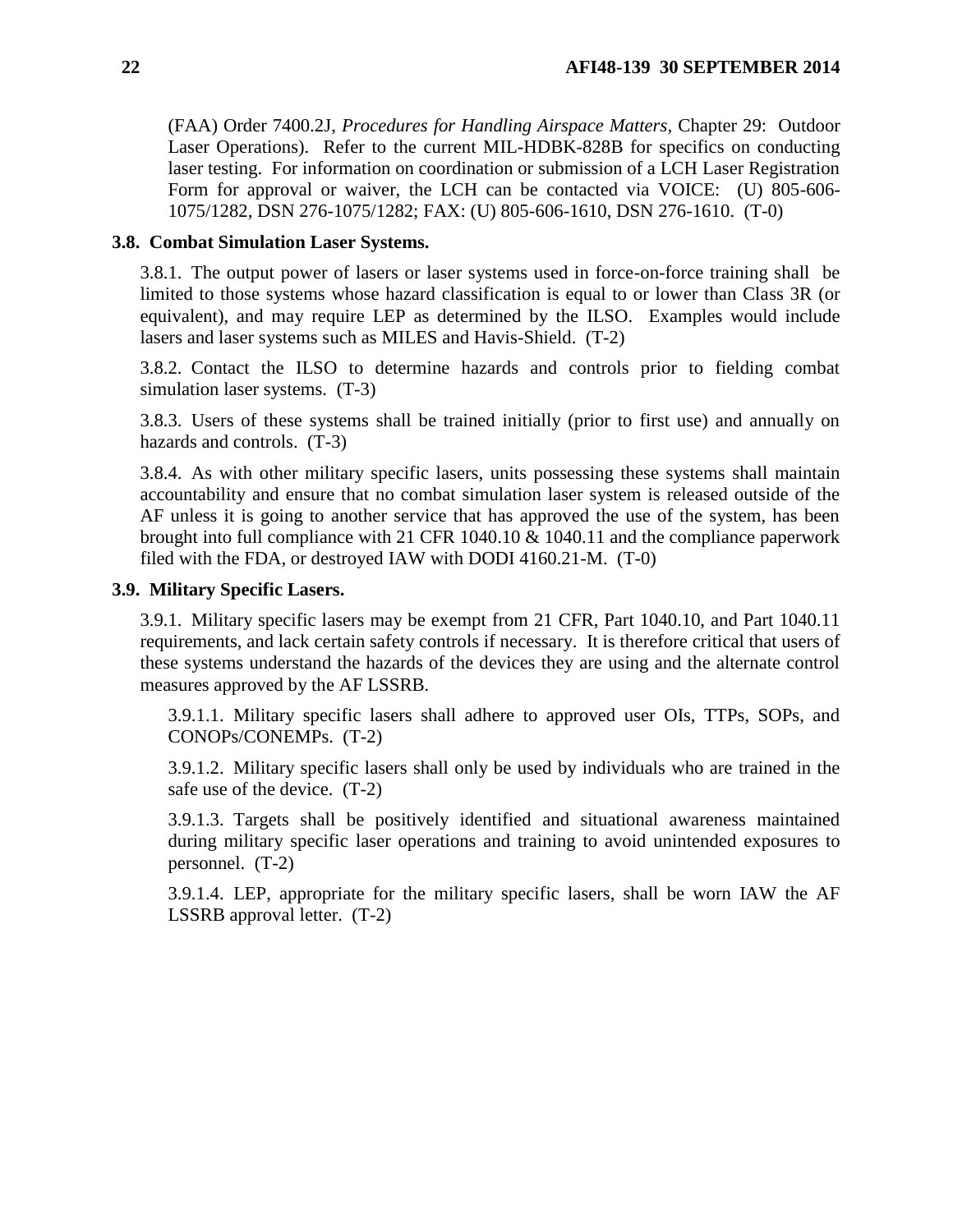#### **Chapter 4**

### **AIR FORCE APPROVAL OF LASERS AND LASER SYSTEMS**

<span id="page-22-1"></span><span id="page-22-0"></span>**4.1. Establishment of Laser Safety Review Requirements.** Under DoDI 6055.15, each DoD component shall establish a service specific laser safety review process to provide a system's safety review of all lasers used in combat, combat training, or classified in the interest of national security. This chapter outlines the process by which the AF shall meet this requirement. (T-0)

4.1.1. Acquisition/Fielding Requirements for Military Specific Lasers. Any laser or laser system which meets the description of a military specific laser, as defined in **[paragraph](#page-4-3)  [1.1.2](#page-4-3)** of this instruction, regardless of whether the laser is FDA Compliant, shall meet the following criteria, prior to acquisition or fielding: (T-0)

4.1.1.1. The requesting organization shall obtain a letter of approval from the AF LSSRB through HQ AFSEC/SEW. If a laser is considered a DEW per AFI 91-401, then the requesting organization shall obtain a letter of approval from the AF DEW Safety Board (DEWSB) per AFI 91-401. (T-0)

4.1.1.2. The manufacturer shall obtain, through the requesting organization, a DoD exemption notification from the AF LSSRB (or from the DEWSB with AF/JAO concurrence if the laser is a DEW, per AFI 91-401) through HQ AFSEC/SEW if the laser or laser system does not fully comply with the 21 CFR, Part 1040.10 and Part 1040.11. This same process shall be followed prior to selling, distributing, lending, or turning over the device to the AF for RDT&E, IAW FDA Exemption. (T-0)

4.1.1.3. The laser design shall meet the requirements of MIL-STD-1425A. (T-0)

4.1.1.4. The requesting organization shall apply Risk Management (RM) to develop CONOPS/CONEMPS, TTPs or equivalent and other written instructions to prevent overexposures from lasers to DoD personnel and the public. Written procedures shall clearly spell out controls, employment conditions, and procedures in the event of an accident/incident. (T-0)

4.1.2. Acquisition Requirements for FDA-Compliant Lasers. Any Class 1M, 2M, 3R, 3B, 4 laser, or laser system (or equivalent) which meets the description of a FDA-Compliant Laser as defined in **[paragraph 1.1.2](#page-4-3)** of this instruction is subject to the following criteria: (T-0)

4.1.2.1. The Installation Commander shall serve as the final approval authority for the acquisition of all FDA-Compliant Lasers (or equivalent), unless otherwise delegated. (T-0)

4.1.2.2. The Installation Commander and ILSO shall develop guidelines governing the acquisition, review, and use of FDA-compliant lasers on the installation. (T-0)

4.1.2.3. The unit should coordinate with the ILSO, prior to acquiring any FDA-compliant lasers (or equivalent), to ensure compliance with local guidelines and determine if the device is safe for use on the installation. (T-0)

4.1.2.4. The ILSO should make recommendations for approval/disapproval to the Installation Commander regarding all FDA-Compliant Lasers. (T-0)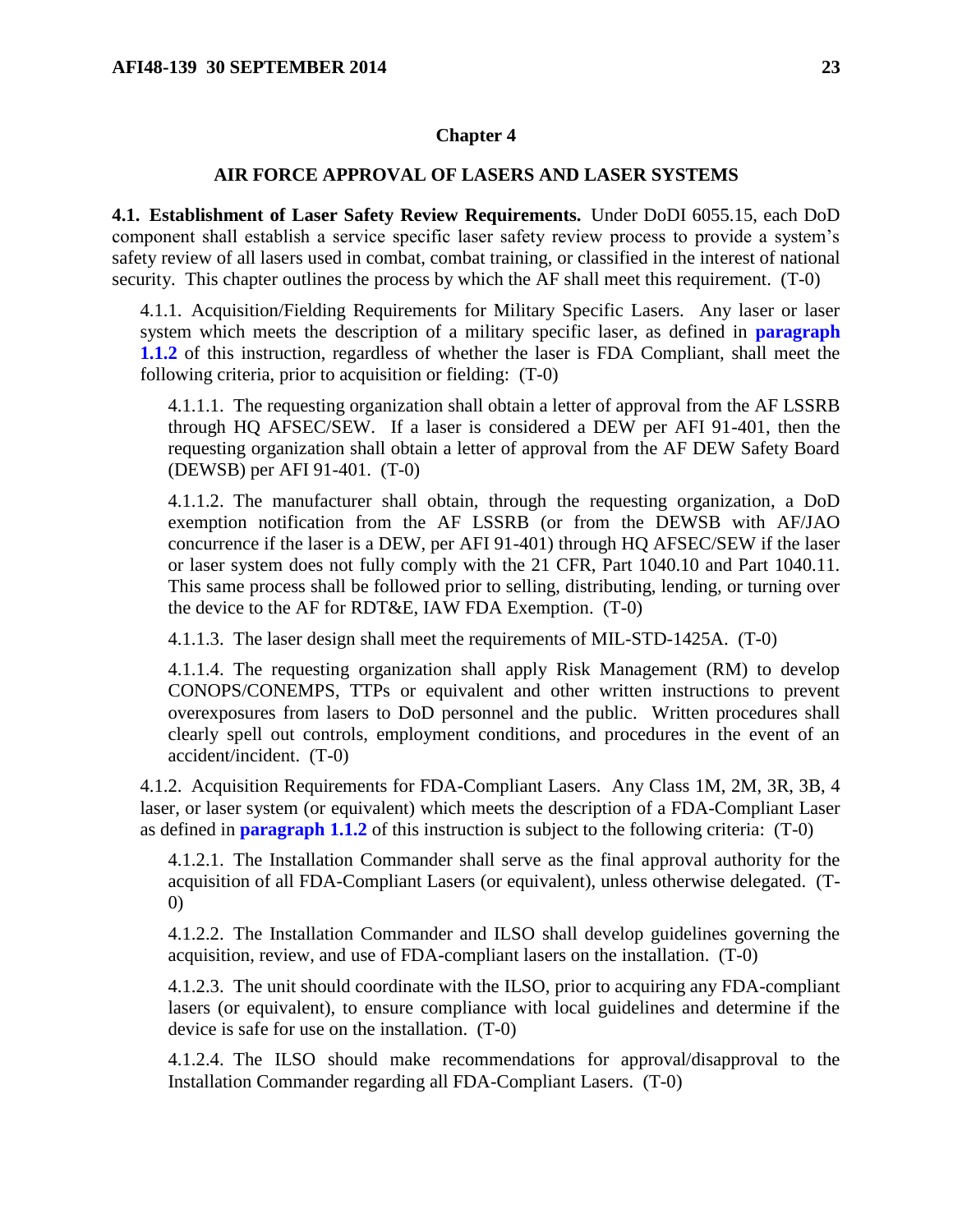<span id="page-23-0"></span>**4.2. AF LSSRB.** The AF LSSRB serves as the AF body authorized to certify that military specific lasers procured by the AF meet all federal, DoD, and AF laser safety regulations and design requirements prior to acquisition and fielding. (T-0)

4.2.1. Chair. HQ AFSEC/SEW shall chair or appoint a chair, and coordinate the review of a military specific laser with the AF LSSRB members. (T-0)

4.2.2. Voting Members. In addition to a LSSRB Executive Secretary designated by the Chair, representatives from AFMSA/SG3PB, 711 HPW/RHDO, Air Force Operational Test and Evaluation Center - Safety (AFOTEC/SE), USAFSAM/OE, USAFSAM/FEC, Air Combat Command, Director of Requirements, Electronic Warfare, Information Operations, Directed Energy Division (ACC/A8I), AFRL Directed Energy Directorate, Laser Division (AFRL/RDL), and HQ AFMC Safety (AFMC/SES) shall serve as voting members to the AF LSSRB. Representatives from 648th Aeronautical Systems Squadron (648 AESS/CC) and AFRL Hardened Materials Branch (AFRL/RXPJ) shall participate as voting members when the military specific laser requires upgrades to existing LEP capabilities or otherwise requires integration with existing Life Support Equipment. (T-2)

4.2.3. For lasers (other than DEW) intended for joint use, the AF LSSRB shall collaborate with the other services' laser safety review boards and authorities under the Joint Service Laser Safety Review Process to harmonize test requirements, increase efficiency, and ensure that laser safety reviews result in one set of joint service findings. The AF LSSRB shall serve as the single AF point of official communication to the FDA for all issues associated with laser approvals and the FDA exemption process. The AF DEWSB shall perform the same roles for DEW intended for joint use as part of the Joint Service Weapon Safety Review Process. (T-0)

<span id="page-23-1"></span>**4.3. AF LSSRB Approval and DoD Exemption Process.** To obtain a letter of approval and a DoD exemption notification (if applicable) from the AF LSSRB for any military specific laser the following criteria shall be met prior to acquisition, fielding, or the manufacturer's sale of the device to the AF: (T-0)

4.3.1. The requesting organization shall submit on behalf of the manufacturer, through their MAJCOM (or equivalent), a request to HQ AFSEC/SEW for a letter of approval and DoD exemption notification (if applicable). The most likely requesting organization will be the MAJCOM Director of Operations (or equivalent). (T-0)

4.3.2. For military specific lasers in development, early interface with the HQ AFSEC/SEW is recommended to ensure appropriate safety input into system designs and operations to meet federal regulations and DoD requirements. HQ AFSEC/SEW should be involved prior to a Milestone C or COTS purchase review of the system to ensure no safety issues prevent Low- Rate Initial Production (LRIP). (T-0)

4.3.3. The requesting SPO, PEO or PM organization shall coordinate with an HQ AFSEC/SEW designated organization to have an independent laser system hazard evaluation conducted prior to submission to the AF LSSRB. (T-0)

4.3.4. The requesting organization shall provide the following to HQ AFSEC/SEW a minimum of 60 days prior to submission to the AF LSSRB: (T-0)

4.3.4.1. The independent laser system hazard evaluation;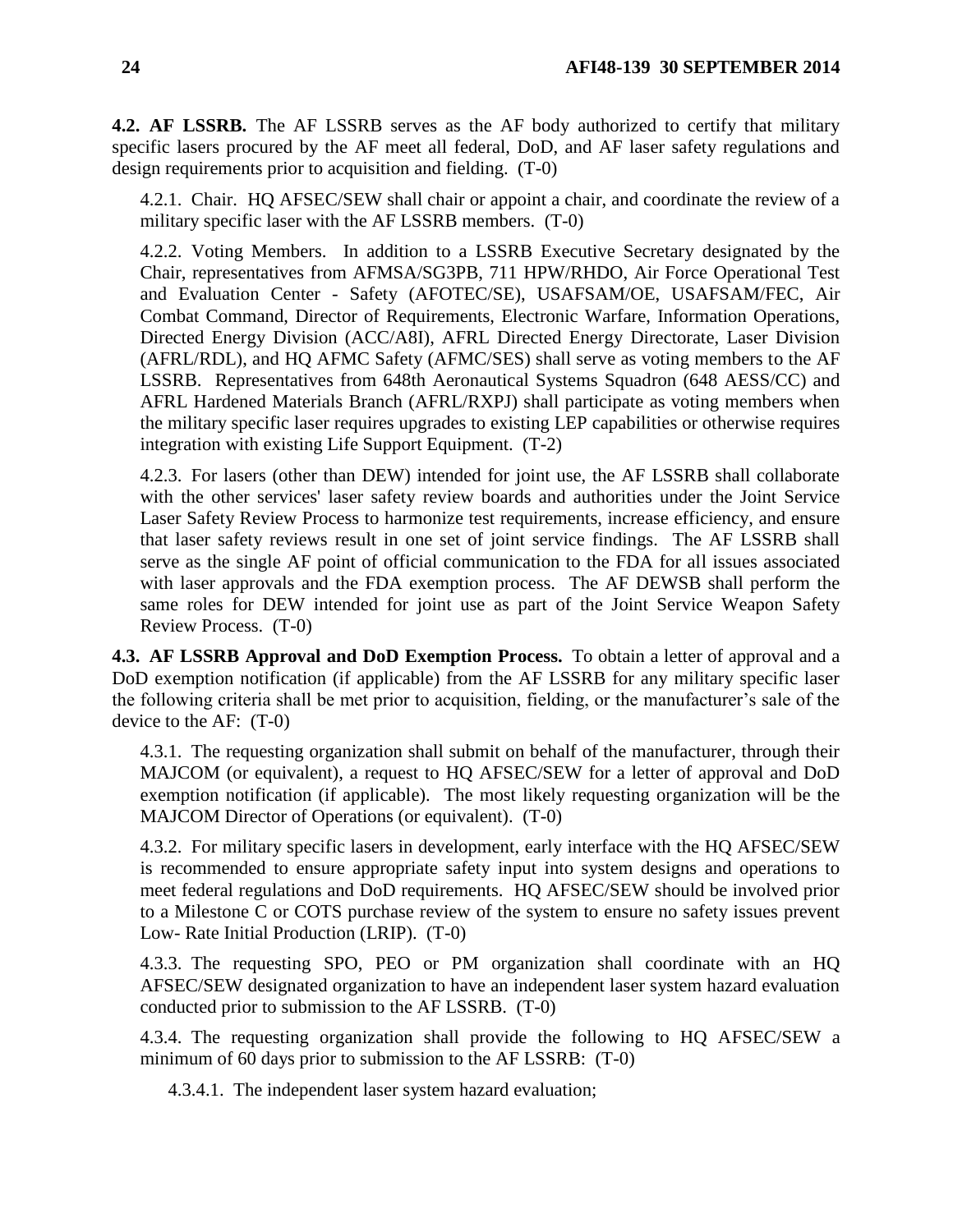4.3.4.2. CONOPs, CONEMPs, or TTPs;

4.3.4.3. System Technical Orders or manufacturer's use & maintenance instructions;

4.3.4.4. SOPs;

4.3.4.5. Description of system specific user training identifying primary and ancillary hazards associated with the military specific laser;

4.3.4.6. Justification for each design requirement for which a military specific laser cannot meet MIL-STD-1425A requirements;

4.3.4.7. Legal review. See **paragraph 2.9**. (if necessary IAW AFI 51-402, Weapons Review);

4.3.4.8. Test results of development and/or operational testing (if applicable);

4.3.4.9. Additional health and safety data not included in the laser system hazard evaluation.

4.3.5. Once the AF LSSRB review is complete, the AF LSSRB Chair shall provide an approval or disapproval letter to the requesting organization. The AF LSSRB approval letter shall state whether a DoD exemption notification was issued. (T-0)

4.3.6. If a DoD exemption notification is issued for a military specific laser, a copy shall be provided to the manufacturer, and it is recommended the requesting organization maintain a copy. The AF LSSRB executive secretary will maintain records of all issued approvals for use and DoD exemption notifications. (T-0)

### <span id="page-24-0"></span>**4.4. Laser Temporary Approval for Emergency Operational Capability (EOC).**

4.4.1. If an EOC is requested by combatant commands, the requesting organization shall submit a laser temporary approval package to HQ AFSEC/SEW for expedited review by the AF LSSRB. The AF LSSRB will consider the urgency of the request and the completeness of technical review and documentation in its consideration of whether and for how long to grant temporary approval. (T-1)

4.4.2. The laser temporary approval package submitted to HQ AFSEC/SEW shall include as many of the following documents as practical: (T-1)

4.4.2.1. An HQ AFSEC/SEW approved Preliminary Hazard Analysis and MIL-STD-1425A Checklist;

4.4.2.2. CONOPs, CONEMPs, or TTPs for the intended use of the military specific laser;

4.4.2.3. SOPs;

4.4.2.4. Description of system specific user training identifying primary and ancillary hazards associated with the laser;

4.4.2.5. A Letter of Intended Evaluation by an HQ AFSEC/SEW approved organization, to document the requesting organization has scheduled an independent laser system hazard evaluation to ensure efforts are made to meet AF LSSRB approval requirements in conjunction with fielding the system under a waiver;

4.4.2.6. A letter from the requesting organization outlining the operational necessity, the scope of intended use, and period of time required for the temporary laser approval;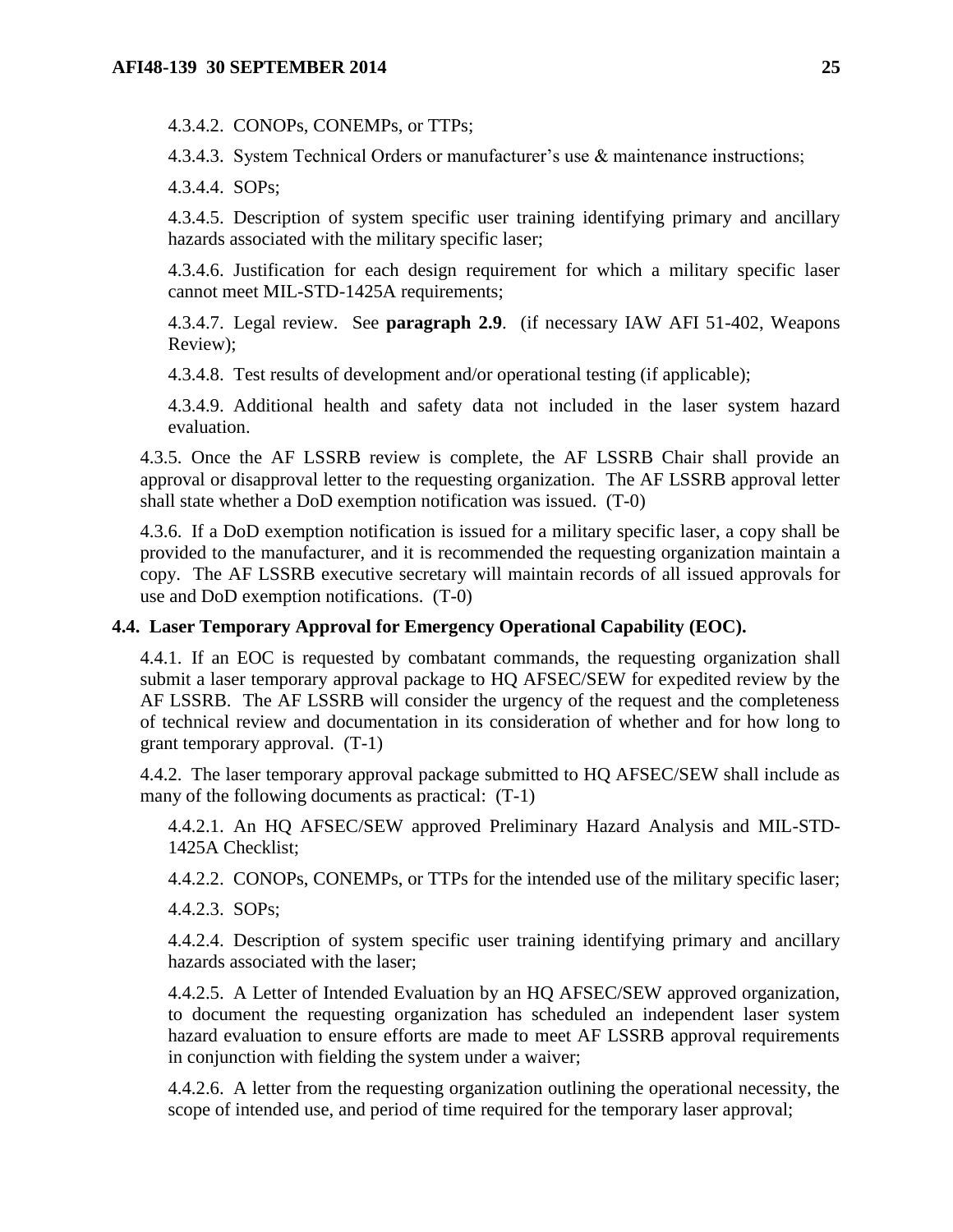4.4.2.7. A copy of manufacturer's DoD exemption notification, issued by the AF LSSRB, granting the manufacturer the legal right to sell the military specific laser to the AF. If the device is FDA compliant, the requesting organization must provide the FDA accession number as proof that compliance has been certified by the FDA.

4.4.3. If approved, HQ AFSEC/SEW shall provide a temporary approval, with a termination date, to the requesting organization. After that date, if permanent approval or extended temporary approval has not been granted, AF personnel shall cease use of the laser. (T-1)

> THOMAS W. TRAVIS, Lt Gen, USAF, MC, CFS Surgeon General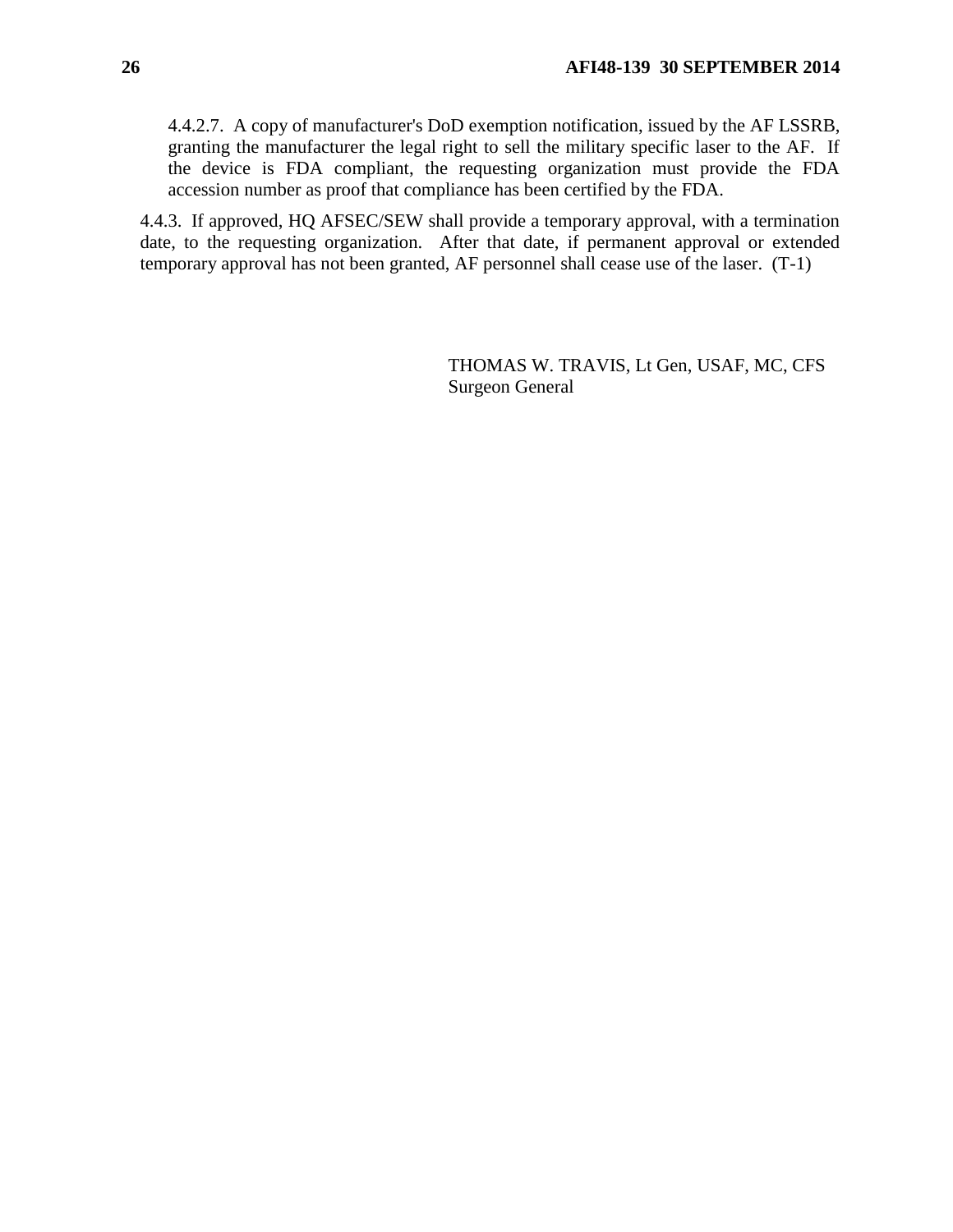### **Attachment 1**

#### **GLOSSARY OF REFERENCES AND SUPPORTING INFORMATION**

#### <span id="page-26-0"></span>*References*

5 USC 552a (Public Law 93-579) – *Privacy Act of 1974*

AAPM Report No. 73, *Medical Lasers: Quality Control, Safety Standards, and Regulations*, Oct 2001

AFI 10-203, *Duty Limiting Conditions*, 15 Jan 2013

AFI 10-206, *Operational Reporting*, 6 Sep 2011

AFI 11-214, *Air Operations Rules and Procedures*

AFI 11-301, Volume 4, *Aircrew Laser Eye Protection (ALEP)*, 21 Feb 2008

AFI 13-112V1, *Joint Terminal Attack Controller (JTAC) Training Program*, 15 Feb 2008

AFI 13-112V2, *Joint Terminal Attack Controller (JTAC) Standardization/Evaluation Program,* 21 Feb 2008

AFI 13-212, *Range Planning and Operations*, 16 Nov 2007

AFI 33-360, *Communications and Information*, 25 Sep 2013

AFI 36-2226, *Combat Arms Program*, 24 Feb 2009

AFI 48-101, *Aerospace Medicine Operations*, 19 Oct 2011

AFI 48-123, *Medical Examinations and Standards*, 24 Sep 2009

AFI 48-145, *Occupational and Environmental Health Program*, 15 Sep 2011

AFI 63-101/20-101, *Integrated Life Cycle Management*, 7 Mar 2013

AFI 90-201, *The Air Force Inspection System*, 2 Aug 2013

AFI 90-801, *Environment, Safety, and Occupational Health Councils*, 25 Mar 2005

AFI 91-202, *The US Air Force Mishap Prevention Program*, 5 Aug 2011

AFI 91-203, *Air Force Consolidated Occupational Safety Instruction*, 15 Jun 2012

AFI 91-204, *Safety Investigations and Reports*, 12 Feb 2014

AFI 91-401, *Directed Energy Weapons Safety*, 5 Sep 2013

AFMAN 33-363, *Management of Records*, 1 Mar 2008

AFPD 48-1, *Aerospace Medicine Enterprise*, 23Aug 2011

AFPD 90-8, *Environment, Safety, and Occupational Health*, 2 Feb 2012

AFPD 91-4, *Directed Energy Weapons (DEW) Safety*, 21 Oct 2011

AFRL-SA-BR-SR-2008-0002, *USAFSAM Laser Injury Guidebook*

ANSI Z136.1-2014, *American National Standard for Safe Use of Lasers*

ANSI Z136.3-2011, *Safe Use of Lasers in Health Care Facilities*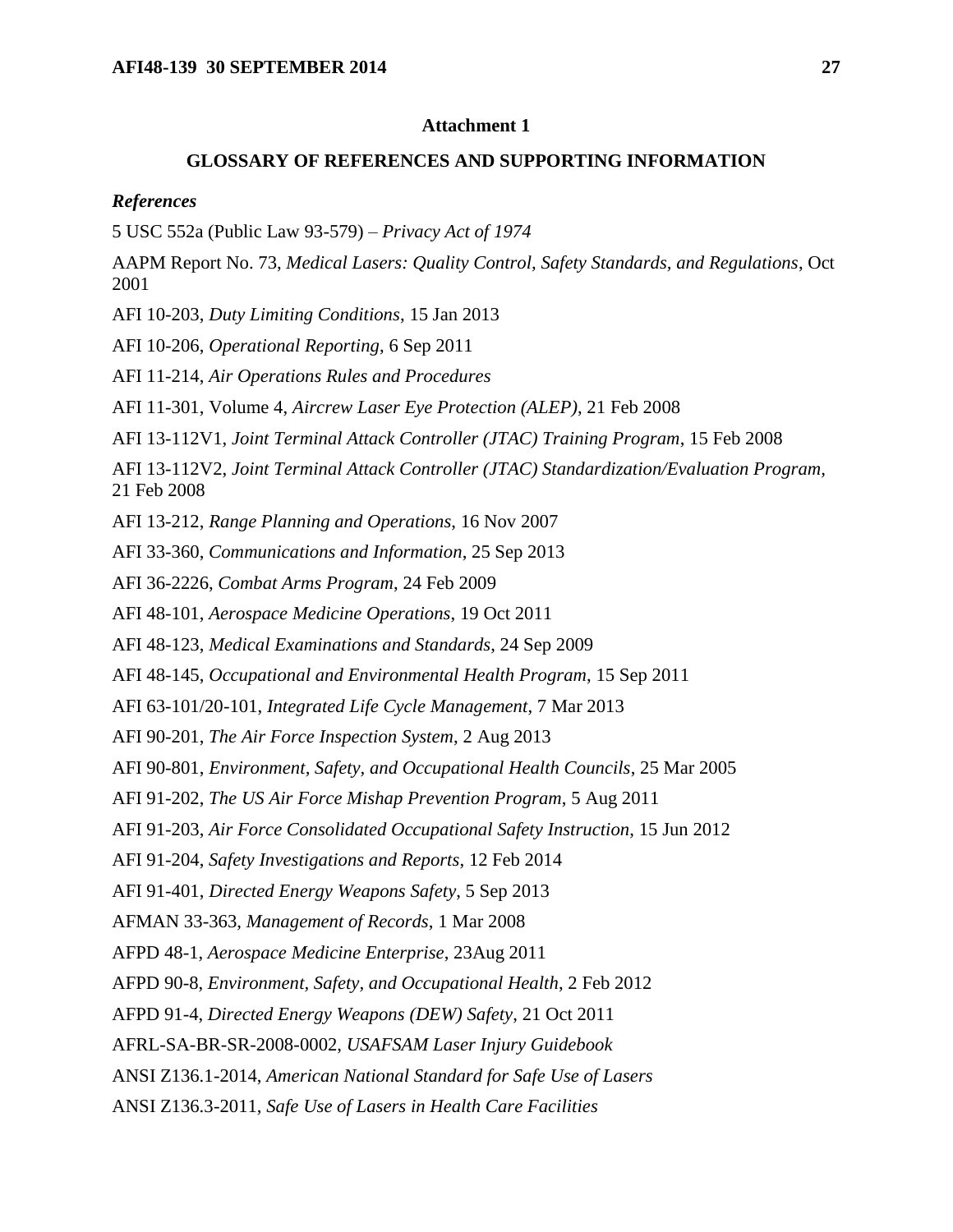ANSI Z136.4-2010, *Recommended Practice for Laser Safety Measurements for Hazard Evaluation*

ANSI Z136.6-2005, *Safe Use of Lasers Outdoors*

ANSI Z136.8 -2012, *American National Standard for Safe Use of Lasers in Research, Development, or Testing*

ANSI/NEMA Z535.4:2011, *Product Safety Signs and Labels*

DOD Directive 5400.11, *DoD Privacy Program*, 8 May 2007

DoDI 3216.02, Protection of Human Subjects and Adherence to Ethical Standards in DoD-Supported Research, 8 Nov 2011

DoDI 4160.21-M, *Defense Material Disposition Manual*, 18Aug 1997

DoDI 5000.02, *Operation of the Defense Acquisition System*, 8 Dec 2008

DoDI 5000.69, *DoD Joint Services Weapon and Laser System Safety Review Processes*, 9 Nov 2011

DoDI 6055.01, *DoD Safety and Occupational Health (SOH) Program*, 19 Aug 1998

DoDI 6055.05-M, *DoD Occupational Medical Examinations and Surveillance Manual*, 2 May 2007

DoDI 6055.15, *DoD Laser Protection Program*, 4 May 2007

DoDI 6490.03, *Deployment Health*, 11 Aug 2006

FAA Advisory Circular 70-1, *Outdoor Laser Operations*, 30 Dec 2004

FAA Advisory Circular 70-2A, *Reporting of Laser Illumination of Aircraft*, 8 Feb 2013

FDA Exemption No. 76EL-01, *Department of Defense Exemption from the FDA Performance Standard for Laser Products*, 1976

FDA Laser Notice No. 52, *Guidance on the Department of Defense Exemption from the FDA Performance Standard for Laser Products*, 12 Jul 2002

FAA Order JO 7400.2J, *Procedures for Handling Airspace Matters*, 22 Aug 2013

HAF Mission Directive (MD) 1-18, *Assistant Secretary of the Air Force (Installations, Environment and Logistics)*, 4 Mar 2009

IEC 60825–1 Edition 2.0, *Safety of Laser Products - Part 1: Equipment Classification and Requirements,* Mar 2007

IEC 60825–2-am1 Edition 3.0, *Safety of Laser Products - Part 2: Safety of Optical Fiber Communication Systems (OFCS)*, 9 Nov 2006

Joint Pub 1-02, *Department of Defense Dictionary of Military and Associated Terms*, 8 Nov 2010

Joint Pub 3-09, *Joint Fire Support*, 30 Jun 2010

Joint Pub 3-09.3, *Close Air Support*, 8 Jul 2009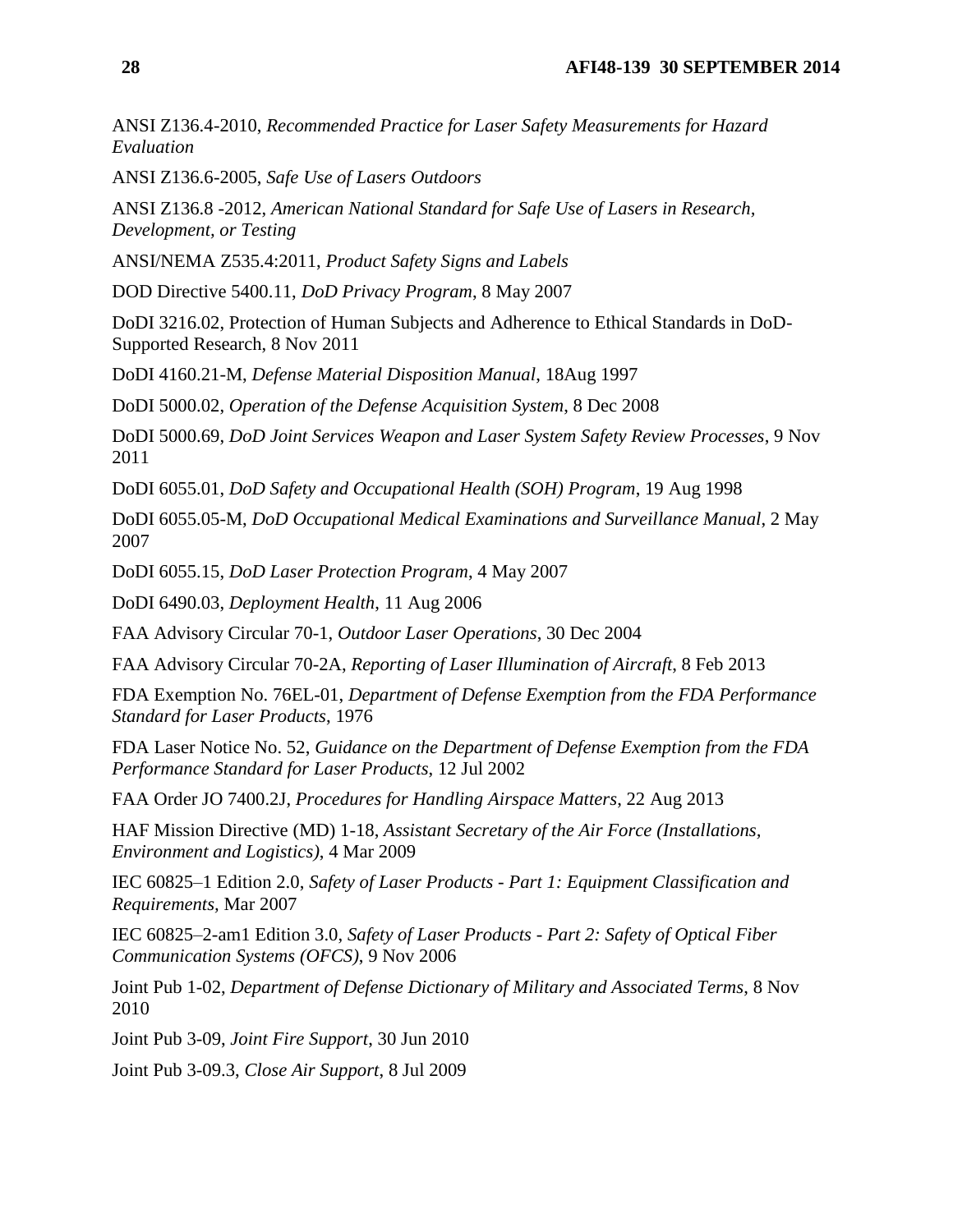### **AFI48-139 30 SEPTEMBER 2014** 29

Joint Space Operations Center, *Laser Clearinghouse Reports Handbook,***(Contact LCH via VOICE: (U)** 805-606-1075/1282, DSN 276-1075/1282; FAX: (U) 805-606-1610, DSN 276- 1610)

Mil Hdbk 828B, *Range Laser Safety*, 9 Mar 2011

MIL-STD-882E*, Department of Defense Standard Practice for System Safety*, 11 May 2012

MIL-STD-1425A, *Safety Design Requirements for Military Lasers and Associated Support Equipment*, 30 Aug 1991

NFPA Std 115, *Standard for Laser Fire Protection*, 2012

Threshold Limit Values (TLVs®) and Biological Exposure Indices (BEIs®), *American Conference of Governmental Industrial Hygienists (ACGIH®)*, 2014 Edition

Title 21, Code of Federal Regulations (21 CFR), *Food and Drugs, Subchapter J--Radiological Health, Part 1040 - Performance Standards for Light-Emitting Products*

Part 1040.10, *Laser Products*

Part 1040.11, *Specific Purpose Laser Products*

Uniform Code of Military Justice (UCMJ)

United States Air Force School of Aerospace Medicine (USAFSAM), *Bioenvironmental Engineers Guide for Lasers and Optical Radiation*

US Army TB Med 524, *Control of Hazards to Health from Laser Radiation*, Jan 2006

### *Adopted Forms*

AF Form 55, *Employee Safety and Health Record*

AF Form 600, *Chronological Record of Medical Care*

AF Form 847, *Recommendation for Change of Publication*

### *Abbreviations and Acronyms*

**AAPM**—American Association of Physicists in Medicine

**ACC**—Air Combat Command

**ACGIH®**—American Conference of Governmental Industrial Hygienists

**AESG**—Aeronautical Systems Group

**AF**—Air Force

**AFIA**—Air Force inspection Agency

**AF LSSRB**—Air Force Laser Systems Safety Review Board

**AFI**—Air Force Instruction

**AFMAN**—Air Force Manual

**AFMC**—Air Force Materiel Command

**AFMSA**—Air Force Medical Support Agency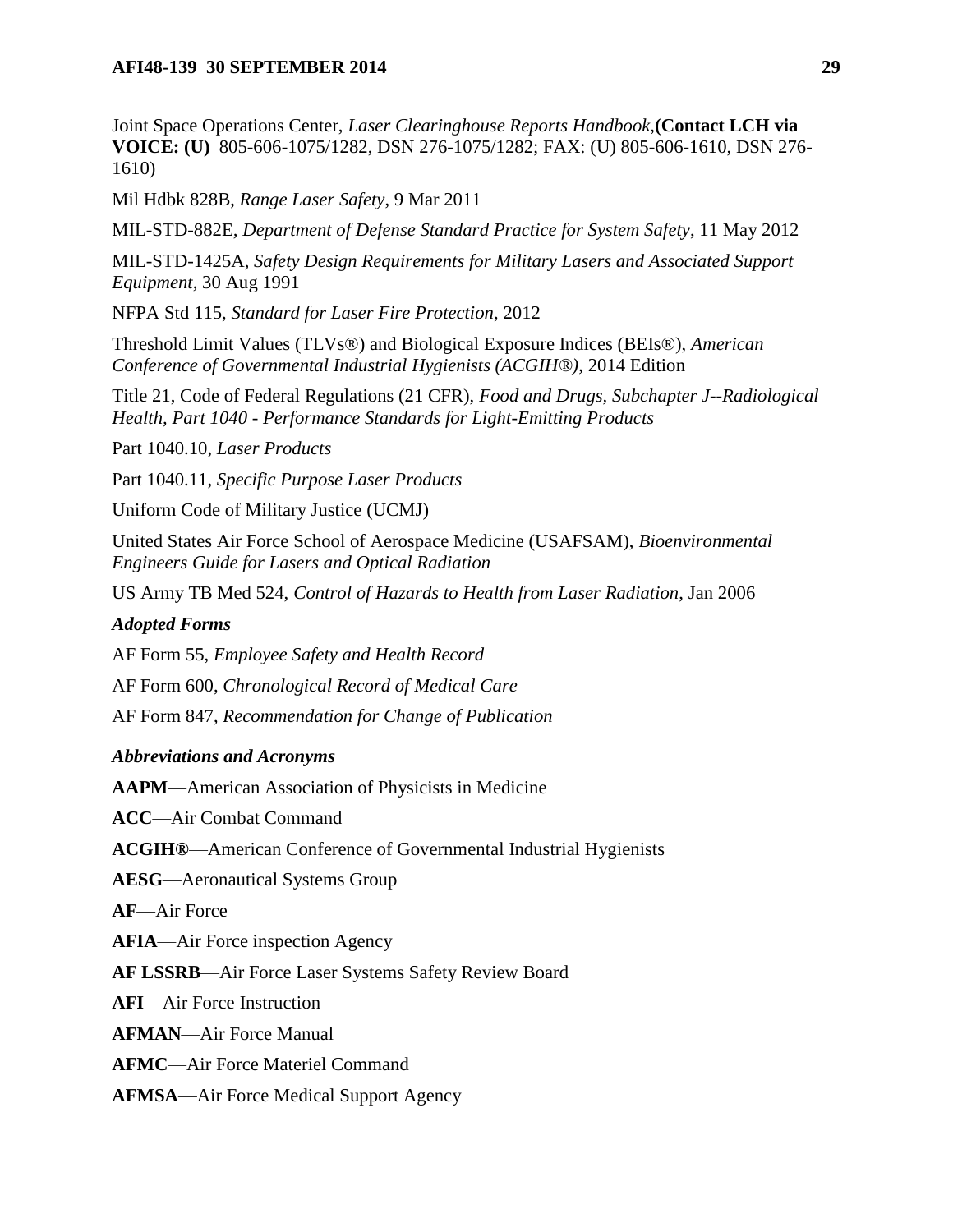- **AFOSH**—Air Force Occupational Safety and Health
- **AFPD**—Air Force Policy Directive
- **AFRC**—Air Force Reserve Command
- **AFSAS**—Air Force Safety Automated System
- **AFSC**—Air Force Specialty Code
- **AFSEC**—Air Force Safety Center
- **ANG**—Air National Guard
- **ANSI**—American National Standard Institute
- **BE**—Bioenvironmental Engineering
- **CFR**—Code of Federal Regulation
- **CCMD**—Combat Command
- **CONEMPS**—Concepts of Employment
- **CONOPS**—Concepts of Operations
- **COTS**—Commercial Off the Shelf
- **DEW**—Directed Energy Weapon
- **DEWSB**—Directed Energy Weapon Safety Board
- **DOD**—Department of Defense
- **DODI**—Department of Defense Instruction
- **DRU**—Direct Reporting Units
- **EOC**—Emergency Operational Capability
- **ESOH**—Environmental, Safety, and Occupational Health
- **FAA**—Federal Aviation Agency
- **FDA**—Food and Drug Administration
- **FOA**—Field Operating Agency
- **FSO**—Flight Surgeon's Office
- **HAF**—Headquarters Air Force
- **HQ**—Headquarters
- **IAW**—In Accordance With
- **ICNIRP**—International Commission on Non-Ionizing Radiation Protection
- **IEC**—International Electrotechnical Commission
- **IEEE**—Institute of Electrical and Electronics Engineers
- **ILSO**—Industrial Laser Safety Officer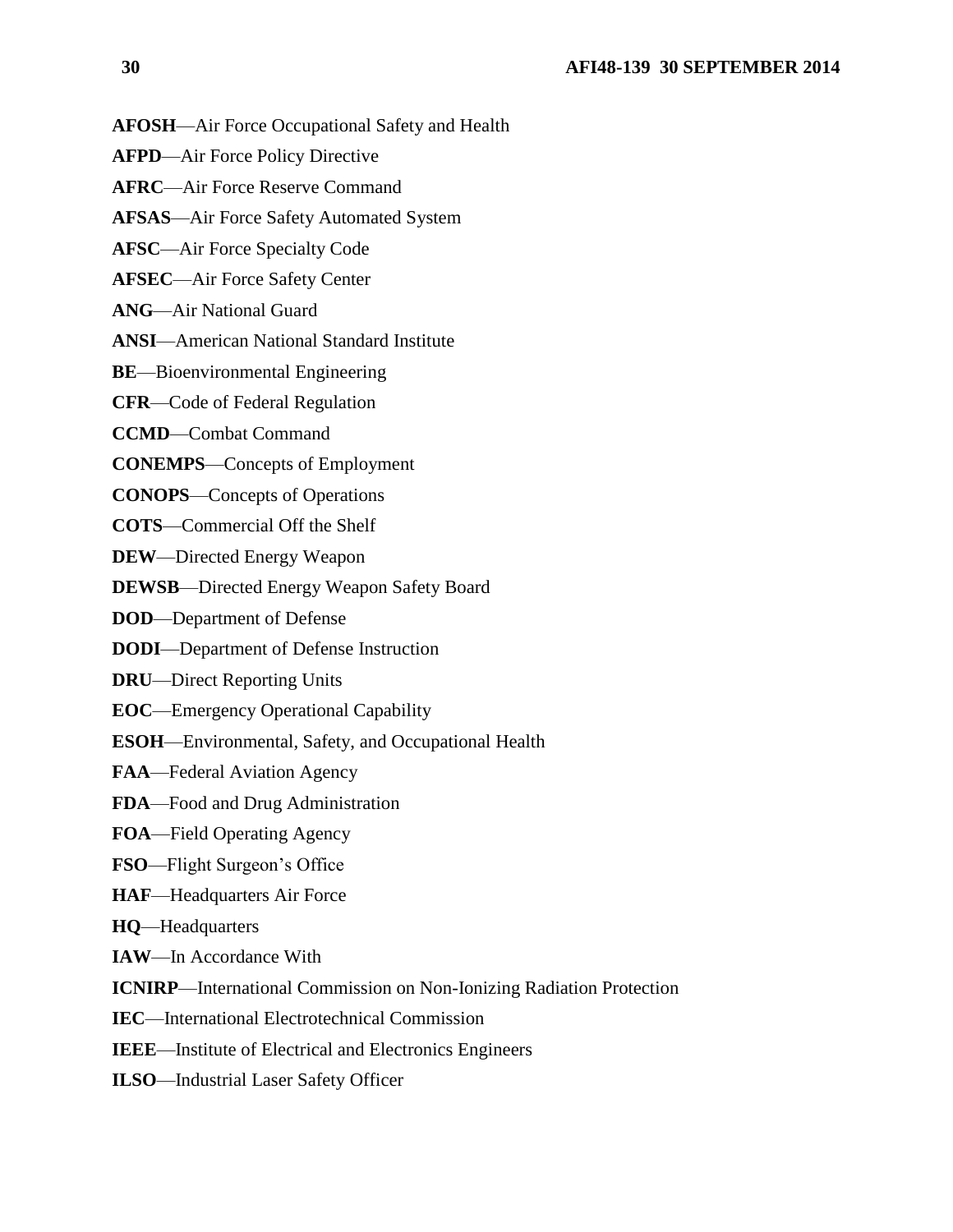#### **AFI48-139 30 SEPTEMBER 2014** 31

**IPE**—Individual Protective Equipment **JA**—Judge Advocate **LCH**—Laser Clearinghouse **LEP**—Laser Eye Protection **LRIP**—Low-Rate Initial Production **LSO**—Laser Safety Officer **MAJCOM**—Major Command **MD**—Mission Directive **MILES**—Multiple Integrated Laser Engagement System **MIL-HDBK**—Military Handbook **MIL-STD**—Military Standard **MPE**—Maximum Permissible Exposure **MTF**—Military Treatment Facility **NDI**—Non-Developmental Item **NFPA**—National Fire Protection Association **NHZ**—Nominal Hazard Zone **nm**—Nanometer **NOHD**—Nominal Ocular Hazard Distance **NSHD**—Nominal Skin Hazard Distance **OD**—Optical Density **OEH**—Occupational and Environmental Health **OEHWG**—Occupational and Environmental Health Working Group **OI**—Operational Instruction **OJT**—On the Job Training **ORM**—Operational Risk Management **OSHA**—Occupational Safety and Health Administration **PEO**—Program Executive Officer **PH**—Public Health **PHA**—Preliminary Hazard Analysis **PM**—Program Manager **PPE**—Personal Protective Equipment **PTR**—Primary Training Range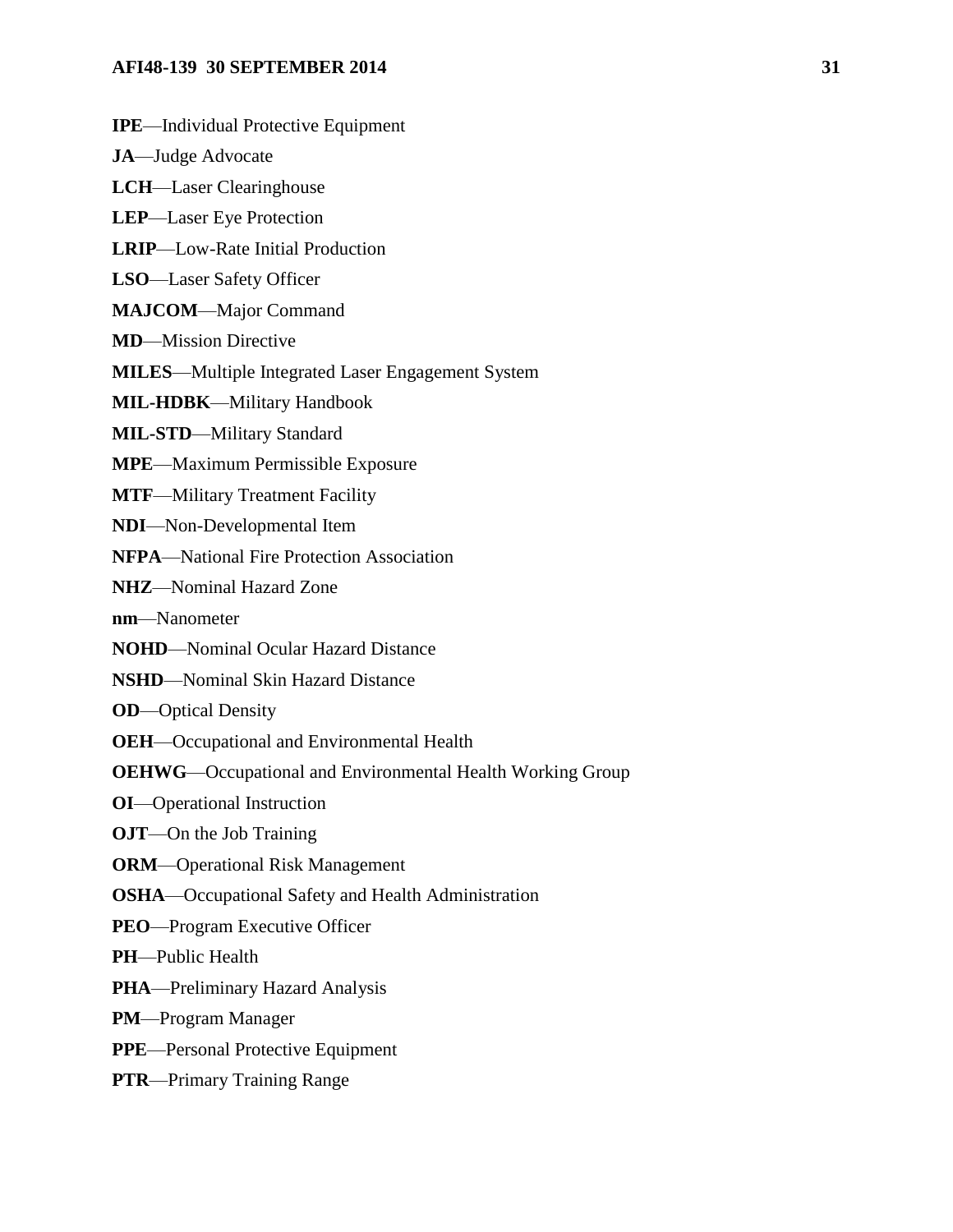**RDS**—Records Disposition Schedule

**RDT&E**—Research, Development, Test & Evaluation

**ROA**—Range Operating Authority

**SAF**—Secretary of the Air Force

**SEG**—Safety

**SOP**—Standard Operating Procedure

**SPO**—System Program Office

**SSN**—Social Security Number

**STANAG**—Standardization Agreement

**STD**—Standard

**TLV®**—Threshold Limit Value

**TO**—Technical Order

**TTP**—Tactics, Techniques, and Procedures

**USAF**—United States Air Force

**USAFSAM**—United States Air Force School of Aerospace Medicine

**USD (AT&L)**—Under Secretary of Defense for Acquisition, Technology, and Logistics

**USSTRATCOM**—United States Strategic Command

### *Terms*

**Critical Zone**—Volume of airspace where visual interference by a visible laser beam would compromise safety due to interruption of necessary performance of critical tasks.

**Directed Energy Weapon—A** weapon system using directed energy primarily as a direct means to deny, disrupt, degrade (damage), or destroy enemy equipment, facilities, or personnel. Note that this differs slightly from the Joint definition by including deny and disrupt in order to cover additional systems and capabilities.

**Glare**—Obscuration of an object in a person's field of vision due to a bright light source located near the same line of sight.

**High Energy Laser**—For this instruction, a laser that have output power greater than 1 kilowatt (kW) for longer than a second or output energy greater than 1 kilojoule (kJ) per pulse.

**Laser**—An acronym for Light Amplification by Stimulated Emission of Radiation. Any device that can be made to produce or amplify electromagnetic radiation in the x-ray, UV, visible, and infrared or other portions of the spectrum by the process of controlled stimulated emission of photons.

**Laser Free Zone**—A designated area or volume of airspace where any extraneous visible optical radiation could interfere with safety.